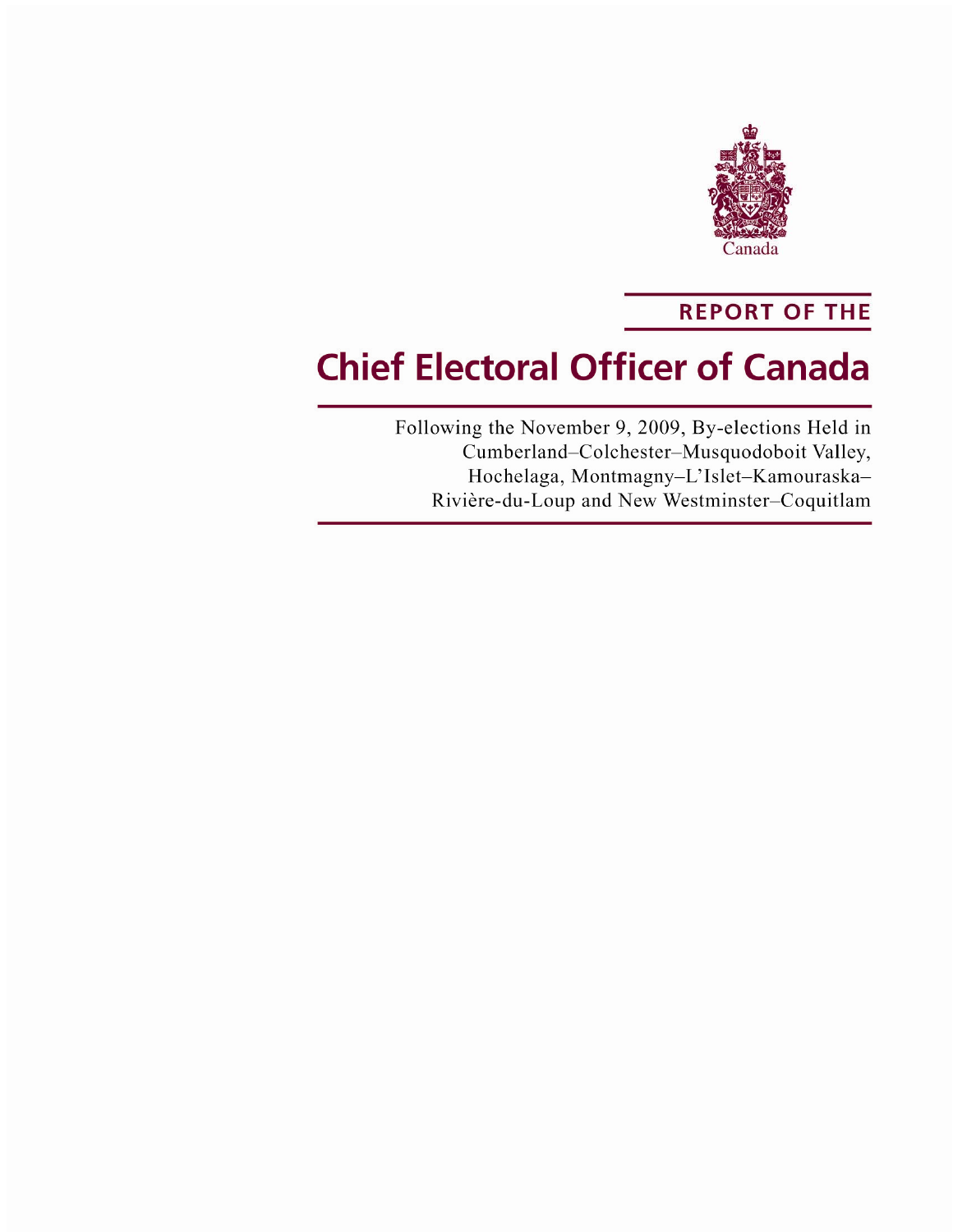#### **Library and Archives Canada Cataloguing in Publication**

Elections Canada

Report of the Chief Electoral Officer of Canada following the November 9, 2009, by-elections held in Cumberland–Colchester–Musquodoboit Valley, Hochelaga, Montmagny–L'Islet– Kamouraska–Rivière-du-Loup and New Westminster–Coquitlam

Text in English and French on inverted pages.

ISBN 978-1-100-51213-6 Cat. No.: SE1-2/2009-2

- 1. Canada. Parliament Elections, 2009.
- 2. Elections British Columbia.
- 3. Elections Quebec (Province).
- 4. Elections Nova Scotia.
- I. Title.
- II. Title: Rapport du directeur général des élections du Canada sur les élections partielles tenues le 9 novembre 2009 dans Cumberland–Colchester–Musquodoboit Valley, Hochelaga, Montmagny–L'Islet–Kamouraska–Rivière-du-Loup et New Westminster–Coquitlam.

JL193 E43 2010 324.971'073 C2010-980079-6E

© Chief Electoral Officer of Canada, 2010

All rights reserved

Printed in Canada

For enquiries, please contact:

Public Enquiries Unit Elections Canada 257 Slater Street Ottawa, Ontario K1A 0M6 Tel.: 1-800-463-6868 Fax: 1-888-524-1444 (toll-free) TTY: 1-800-361-8935 www.elections.ca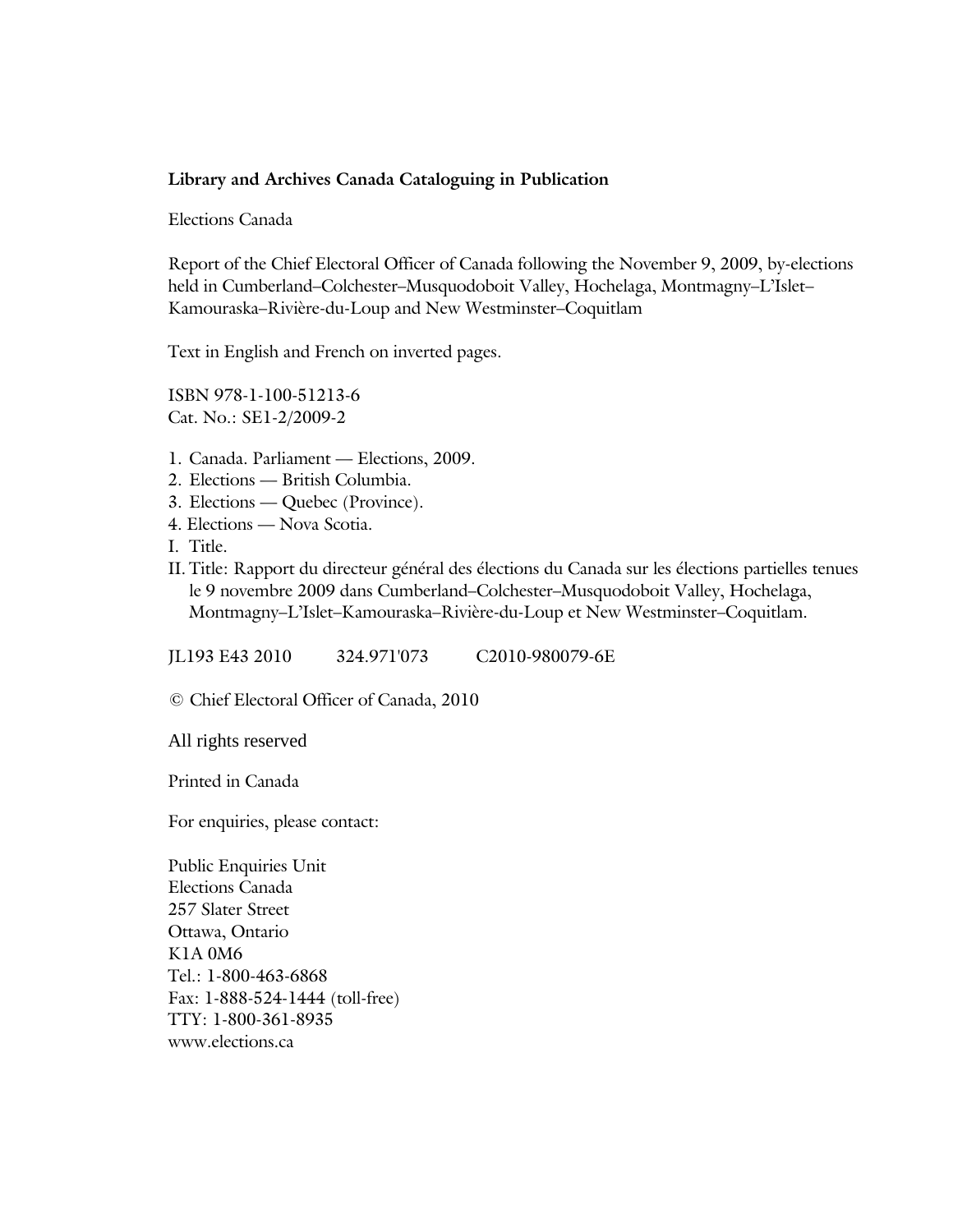

# The Chief Electoral Officer • Le directeur général des élections

March 31, 2010

The Honourable Peter Milliken Speaker of the House of Commons Centre Block House of Commons Ottawa, Ontario K1A 0A6

Dear Mr. Speaker:

 I have the honour to provide my report following the by-elections, held on November 9, 2009, in the electoral districts of Cumberland–Colchester– Musquodoboit Valley, Hochelaga, Montmagny–L'Islet–Kamouraska–Rivière-du-Loup and New Westminster–Coquitlam. I have prepared the report in accordance with subsection 534(2) of the *Canada Elections Act* (S.C. 2000, c. 9).

 Under section 536 of the Act, the Speaker is required to submit this report to the House of Commons without delay.

 This report includes a summary of the official voting results. For more information, please see the Elections Canada Web site at www.elections.ca.

Yours truly,

 Marc Mayrand Chief Electoral Officer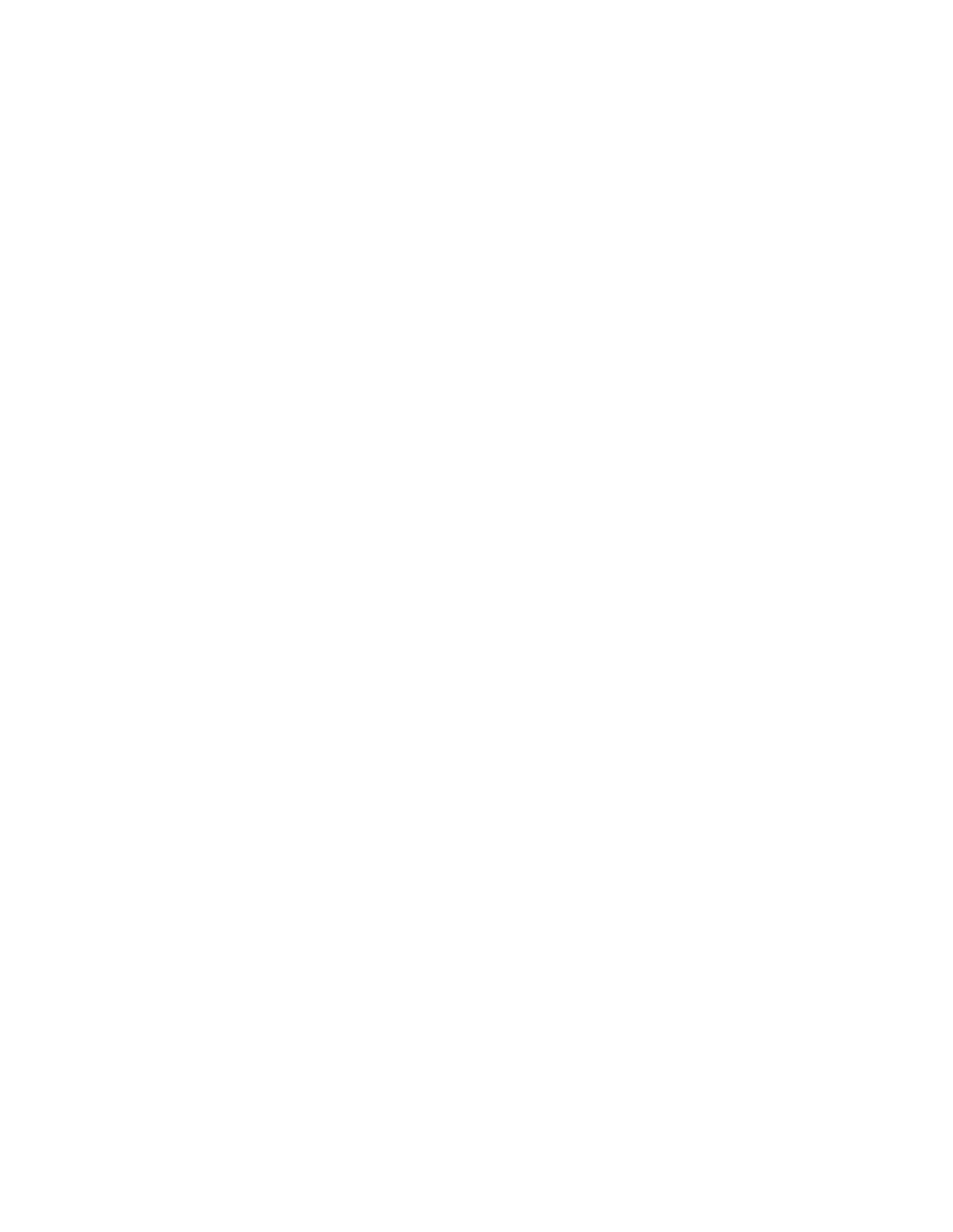# **Table of Contents**

| 2.4 Communicating with candidates, official agents and auditors  15 |  |
|---------------------------------------------------------------------|--|
|                                                                     |  |
|                                                                     |  |
|                                                                     |  |
|                                                                     |  |
|                                                                     |  |
|                                                                     |  |
|                                                                     |  |
|                                                                     |  |
|                                                                     |  |
|                                                                     |  |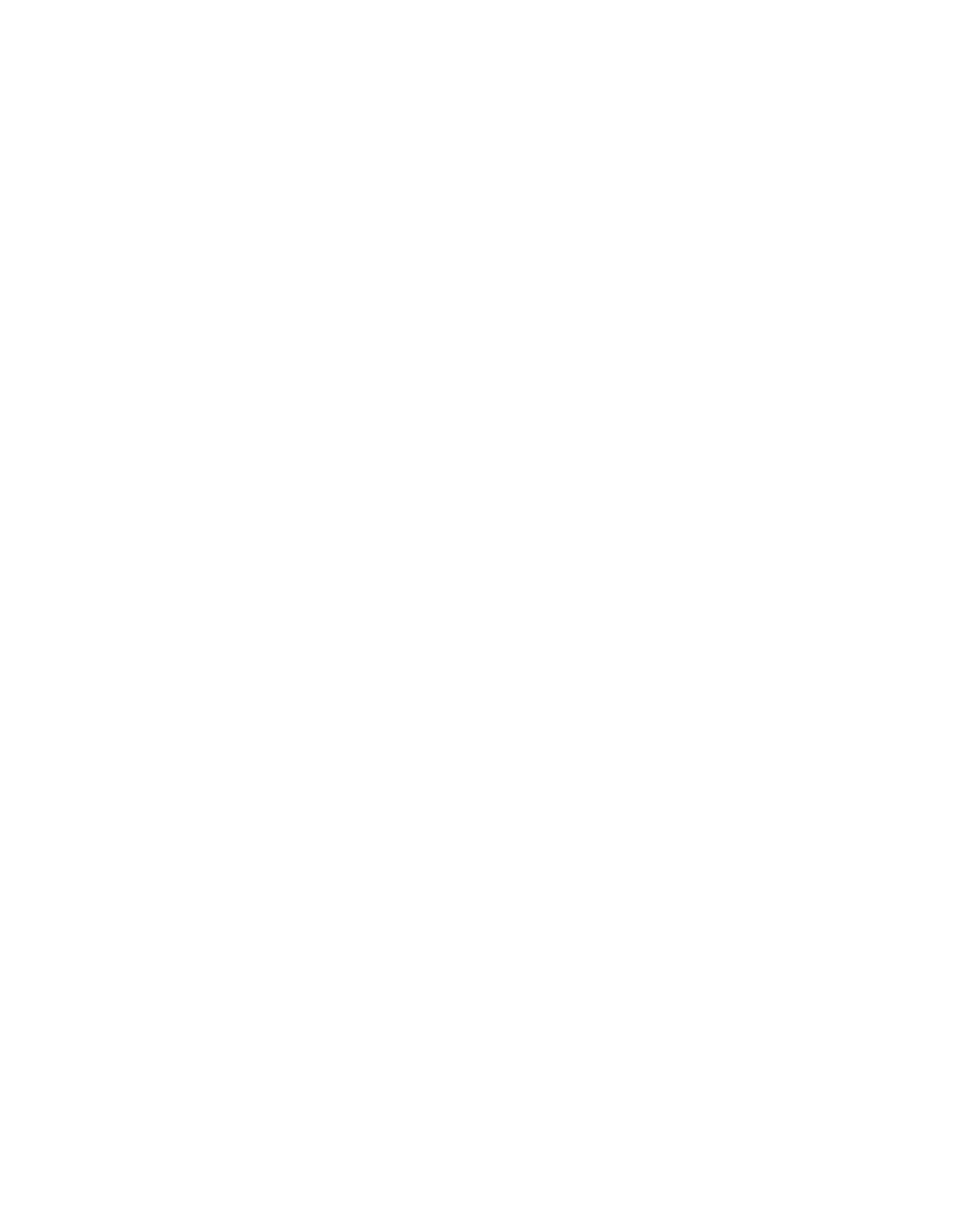# **Foreword**

This report covers the four by-elections held on November 9, 2009, in the electoral districts of Cumberland–Colchester–Musquodoboit Valley, Hochelaga, Montmagny–L'Islet–Kamouraska– Rivière-du-Loup and New Westminster–Coquitlam.

According to subsection 534(2) of the *Canada Elections Act*, a report on by-elections must cover by-elections held throughout the year and also set out "any matter or event that has arisen or occurred in connection with the administration of the Chief Electoral Officer's office since the last report […] and that he or she considers should be brought to the attention of the House of Commons."

This document follows the *Report of the Chief Electoral Officer of Canada on the 40th General Election of October 14, 2008*, submitted in February 2009, and the *Report on the Evaluations of the 40th General Election of October 14, 2008*, submitted in June 2009, which identified a number of issues calling for legislative or administrative improvements. We were able to implement some of the improvement measures set out in those reports before or during the last by-elections – for example, the changes made to the telephone installations in our local offices and to our training programs for election officers.

This report is divided into three sections:

- **Context of the November 2009 by-elections –** The particular circumstances surrounding these elections and the administrative initiatives implemented for these electoral events.
- **Conduct of the November 2009 by-elections –** Elections Canada's activities during these elections and the voting results.
- **Next steps -** The main actions that Elections Canada plans to undertake following these elections.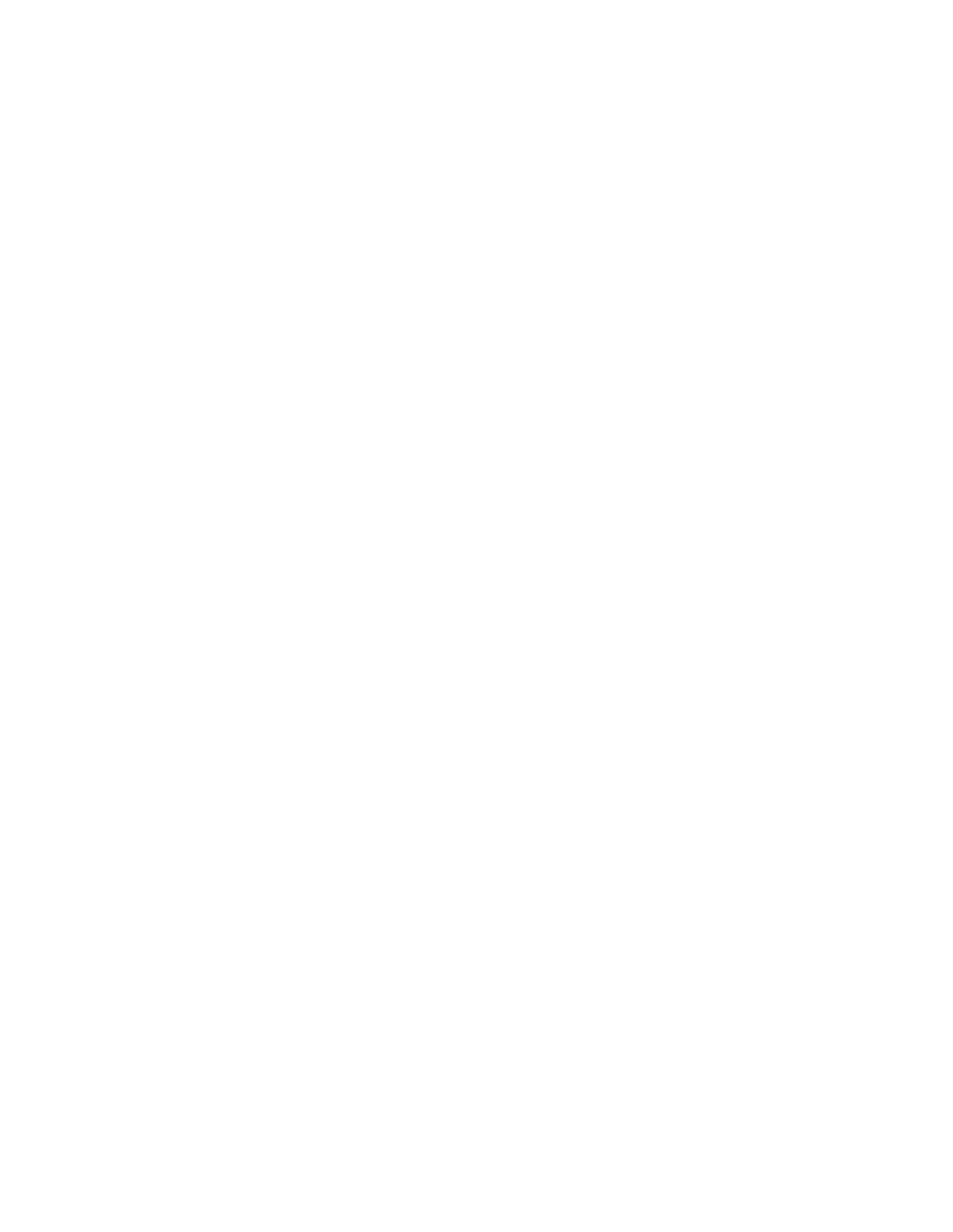# **1. Context of the November 2009 By-elections**

#### **1.1 H1N1 flu**

The November 2009 by-elections were held while the H1N1 flu pandemic alert was in effect across the country and abroad. Elections Canada, in collaboration with the Public Health Agency of Canada, had developed a contingency plan for dealing with the situation in case of an election.

For the by-elections, various precautions were taken to protect the health of electors and election workers, such as distributing bottles of hand cleaner and cleaning wipes to polling sites and to offices. In cases where polling stations for the general public had been set up in long-term care facilities during previous elections, returning officers were this time instructed to set up those polling stations elsewhere, whenever possible; this was done in most cases. Pertinent information on how to prevent the flu was provided to electors and election workers, and special measures were put in place in case the absenteeism rate proved to be higher than usual. The overall results were positive.

### **1.2 New administrative initiatives**

Elections Canada took advantage of the November 2009 by-elections to introduce a number of measures for improving the administration of electoral events and service to electors. The main initiatives that were implemented are as follows:

**Telephony –** In the past, Elections Canada paid a monthly sum to telephone companies between elections in order to reserve a certain number of telephone lines for potential local offices. During the November 2009 by-elections, we tried a new strategy that involved using cell phones for the first 10 days of the election, while land lines were being installed. Overall, this system worked well and may be applied on a larger scale during a general election. The use of cell phones allows electors and candidates to contact their returning officer right from the issue of the writs. Furthermore, Elections Canada will realize savings by reducing the costs for guaranteeing in advance the availability of conventional telephone services for its local offices.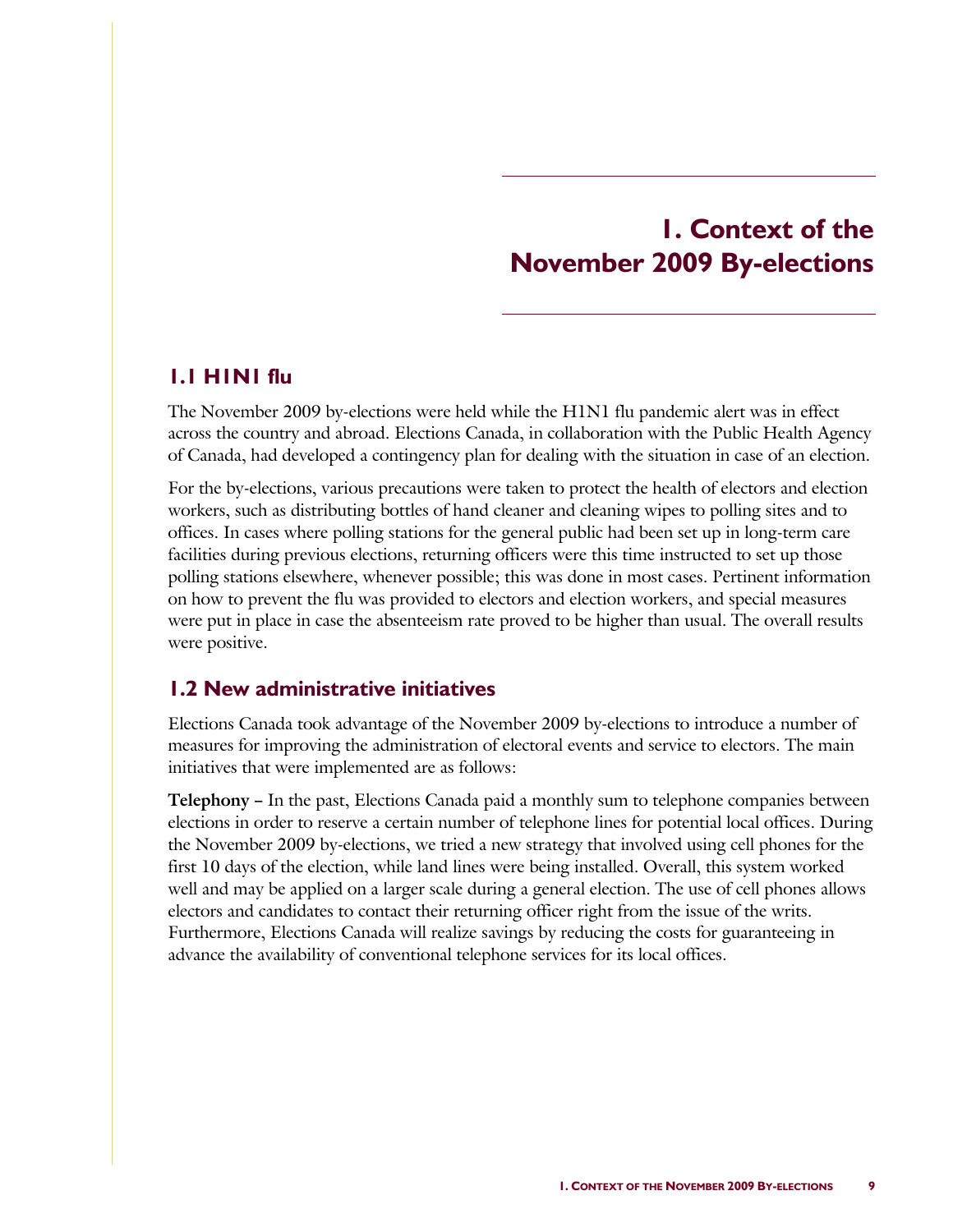**Advance polling stations –** In the spring of 2009, returning officers in rural electoral districts reviewed the number and distribution of their advance polling stations with a view to ensuring closer voting services for electors, especially in remote areas. We compared the proportion of electors who voted at the advance polls in the areas served by the new advance polling stations during the by-election and the 40th general election. The initiative had a statistically significant positive effect on the advance poll in the area served by the new advance polling station in Cumberland–Colchester–Musquodoboit Valley. In Montmagny–L'Islet–Kamouraska–Rivièredu-Loup, the results were less conclusive. The findings cannot, however, be generalized for the country as a whole.

**Training –** Following the last general election, we undertook to enhance training for election officers, primarily to ensure a more consistent application of the rules and procedures. In September 2009, all training officers – who had had to train themselves in the past – received training in the regions on the training programs for election officers. Furthermore, we adopted a new instructional approach that focuses on the knowledge that election officers must have to perform their work, instead of looking to cover all of the exceptions. These initiatives led us to change some of our instructional tools and to create new ones. We are currently assessing the impact of those changes with a view to making any necessary adjustments.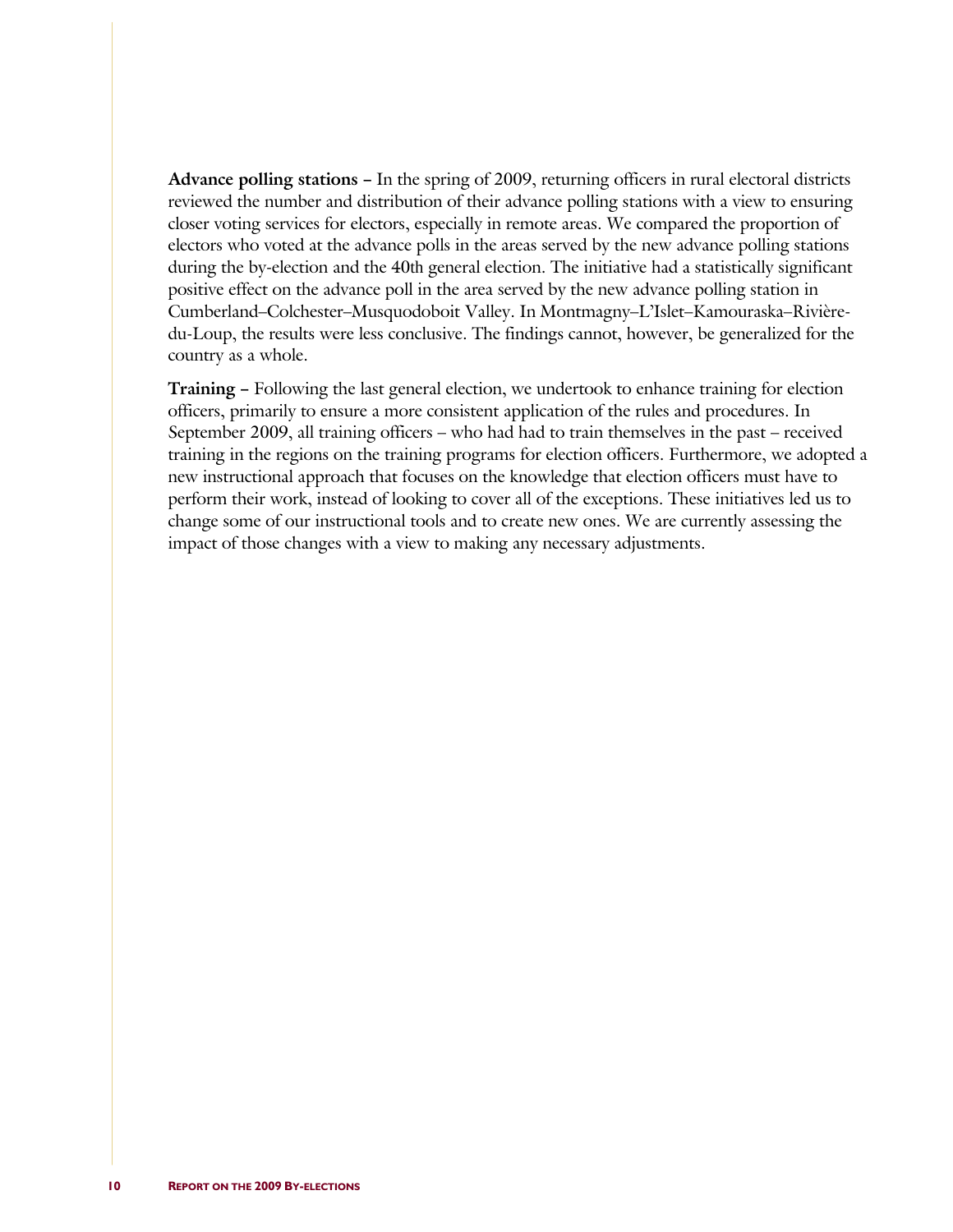# **2. Conduct of the November 2009 By-elections**

### **2.1 Launch of the by-elections**

Four vacancies in the House of Commons precipitated the November 2009 by-elections.

- On April 13, 2009, Dawn Black, the New Democratic Party Member of Parliament for **New Westminster–Coquitlam** (British Columbia), resigned, leaving her seat in the House of Commons vacant. Ms. Black was first elected on November 21, 1988.
- On April 30, 2009, Bill Casey, the Independent Member of Parliament for **Cumberland– Colchester–Musquodoboit Valley** (Nova Scotia), resigned, leaving his seat in the House of Commons vacant. Mr. Casey was first elected on November 21, 1988.
- On May 21, 2009, Paul Crête, Bloc Québécois Member of Parliament for **Montmagny– L'Islet–Kamouraska–Rivière-du-Loup** (Quebec), resigned, leaving his seat in the House of Commons vacant. Mr. Crête was first elected on October 25, 1993.
- On September 16, 2009, Réal Ménard, Bloc Québécois Member of Parliament for **Hochelaga** (Quebec), resigned, leaving his seat in the House of Commons vacant. Mr. Ménard was first elected on October 25, 1993.

Given the date on which the Member of Parliament for New Westminster–Coquitlam resigned, the deadline for calling an election in this electoral district was October 13, 2009, pursuant to the *Parliament of Canada Act.* On September 11, 2009, the Chief Electoral Officer held a teleconference with members of the Advisory Committee of Political Parties to update them on various topics, particularly the new measures taken by Elections Canada as part of its election preparations.

Writs were issued on October 4, 2009, directing the returning officers in Cumberland– Colchester–Musquodoboit Valley, Hochelaga, Montmagny–L'Islet–Kamouraska–Rivière-du-Loup and New Westminster–Coquitlam to conduct by-elections on November 9, 2009.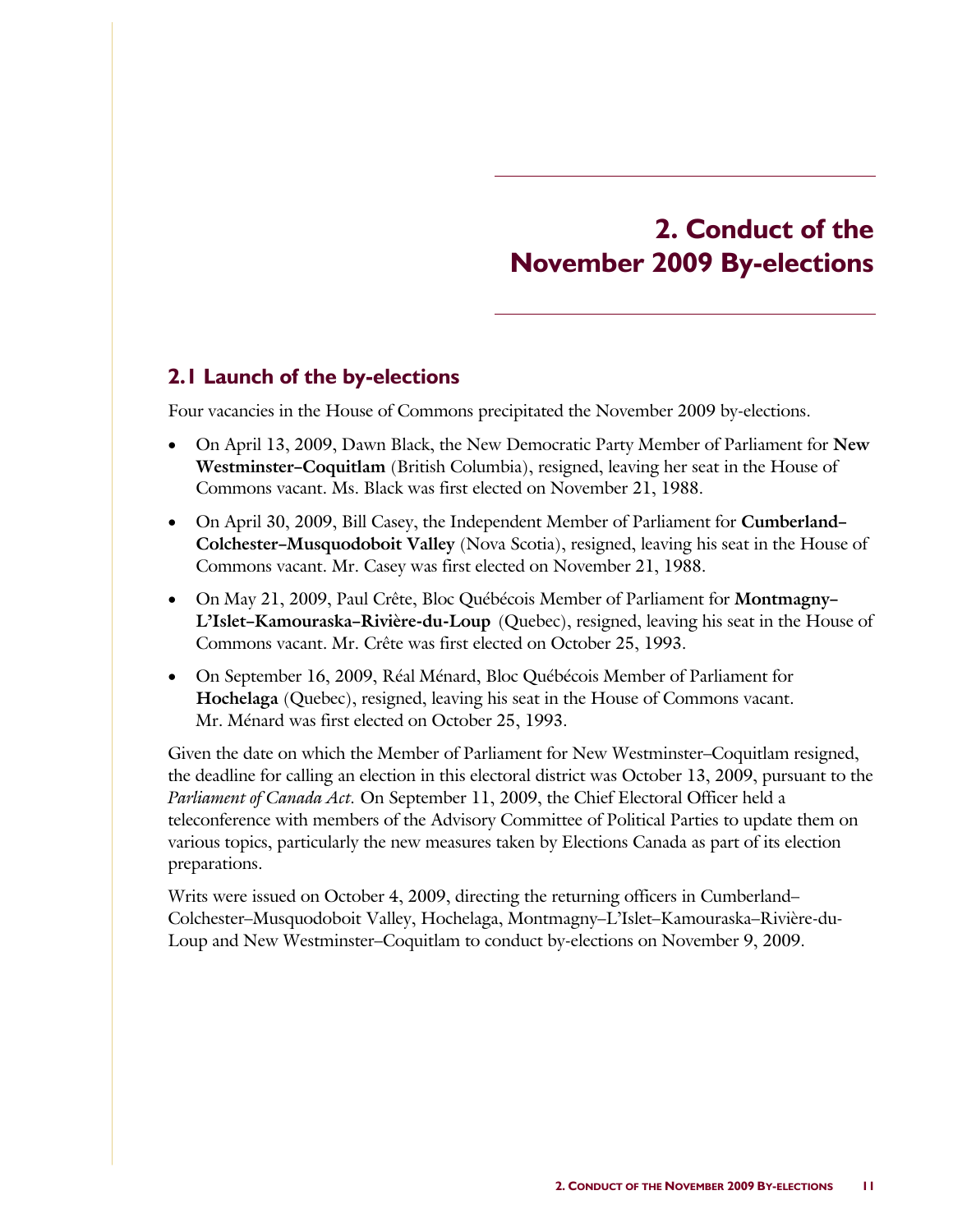#### **House of Commons seat distribution**

On October 4, 2009, the seat distribution in the House of Commons was:

- Conservative Party of Canada 143 seats
- Liberal Party of Canada 77 seats
- Bloc Québécois 47 seats
- New Democratic Party 36 seats
- Independent 1 seat
- Vacant  $-4$  seats

#### **The returning officers**

The returning officers in charge of conducting the 2009 by-elections in the four electoral districts in question were: Darlene Mackay for Cumberland–Colchester–Musquodoboit Valley; Suzanne Paquin for Hochelaga; Pierrette Couillard for Montmagny–L'Islet–Kamouraska–Rivière-du-Loup; and Leslie Neil Budd for New Westminster–Coquitlam.

#### **The candidates**

From the time the returning officers published the Notice of Election, prospective candidates in the by-elections had until 2:00 p.m. on October 19, 2009, to file their nomination papers. The candidates had until 5:00 p.m. on the same day to withdraw or make corrections to the name, address or occupation indicated on their nomination papers; none of the candidates withdrew before the deadline. Table 8 (page 24) presents in detail the political parties and candidates who participated in these elections.

Elections Canada posted the names of candidates on its Web site as they were confirmed, and posted the final lists of confirmed candidates once nominations closed. It also provided the official lists to Canadian diplomatic missions and consular posts through the Department of Foreign Affairs and International Trade, and to Canadian Forces bases through the Department of National Defence.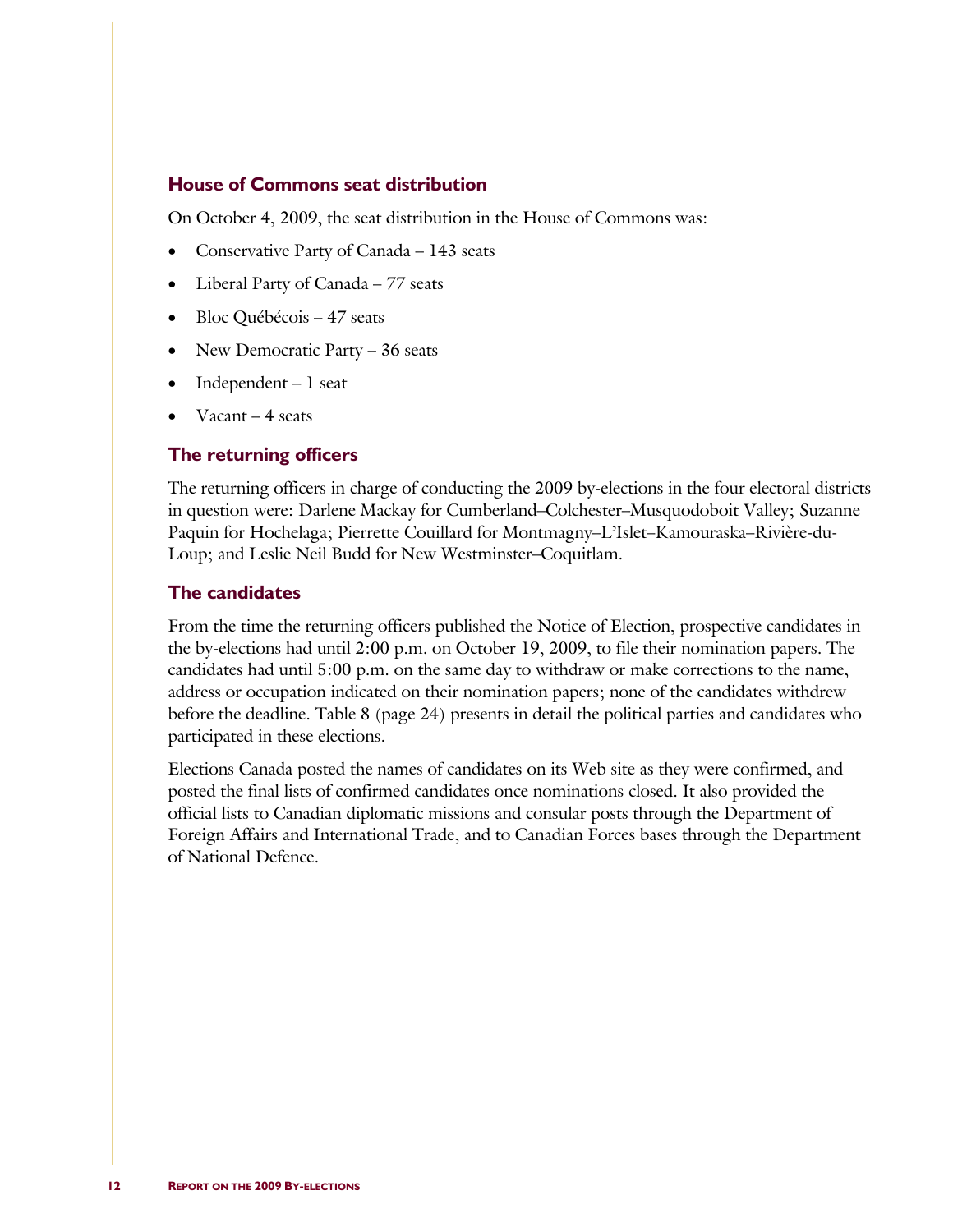# **2.2 Milestones of the electoral process**

Table 1 is an overview of the milestones in the electoral process, from the issue of the writs to election day, for the by-elections held in 2009.

| Table 1 - Key dates              |                          |                                                                                                              |
|----------------------------------|--------------------------|--------------------------------------------------------------------------------------------------------------|
| Date                             | Election<br>calendar day | Event                                                                                                        |
| October 4                        | Day 36                   | Issue of the writs; voting by special ballot<br>begins; local Elections Canada offices open to<br>the public |
| October 6                        | Day 34                   | Preliminary lists of electors sent to returning<br>officers                                                  |
| October 7                        | Day 33                   | Revision of lists of electors begins                                                                         |
| October 8                        | Day 32 (or earlier)      | Notice of Election published - candidates may<br>file nomination papers                                      |
| October 9                        | Day 31                   | Preliminary lists of electors sent to candidates as<br>they are confirmed                                    |
| October 12                       | Day 28                   | Targeted revision begins                                                                                     |
| October 14-16                    | Days 26 to 24            | Voter information cards mailed to all registered<br>electors                                                 |
| October 19                       | Day 21 (2:00 p.m.)       | Close of nominations                                                                                         |
| October 21                       | Day 19 (2:00 p.m.)       | Confirmation of nominated candidates                                                                         |
| October 21-23                    | Days 19 to 17            | Reminder brochures distributed                                                                               |
| October 29                       | Day 11                   | Revised lists of electors sent to candidates                                                                 |
| October 30, 31 and<br>November 2 | Days 10, 9 and 7         | Advance polls                                                                                                |
| November 2                       | Day 7                    | Final spending limits announced for candidates<br>and parties                                                |
| November 3                       | Day 6 (6:00 p.m.)        | Revision ends; deadline for special ballot<br>registration                                                   |
| November 9                       | Day 0                    | Deadline for special ballot voting; election day                                                             |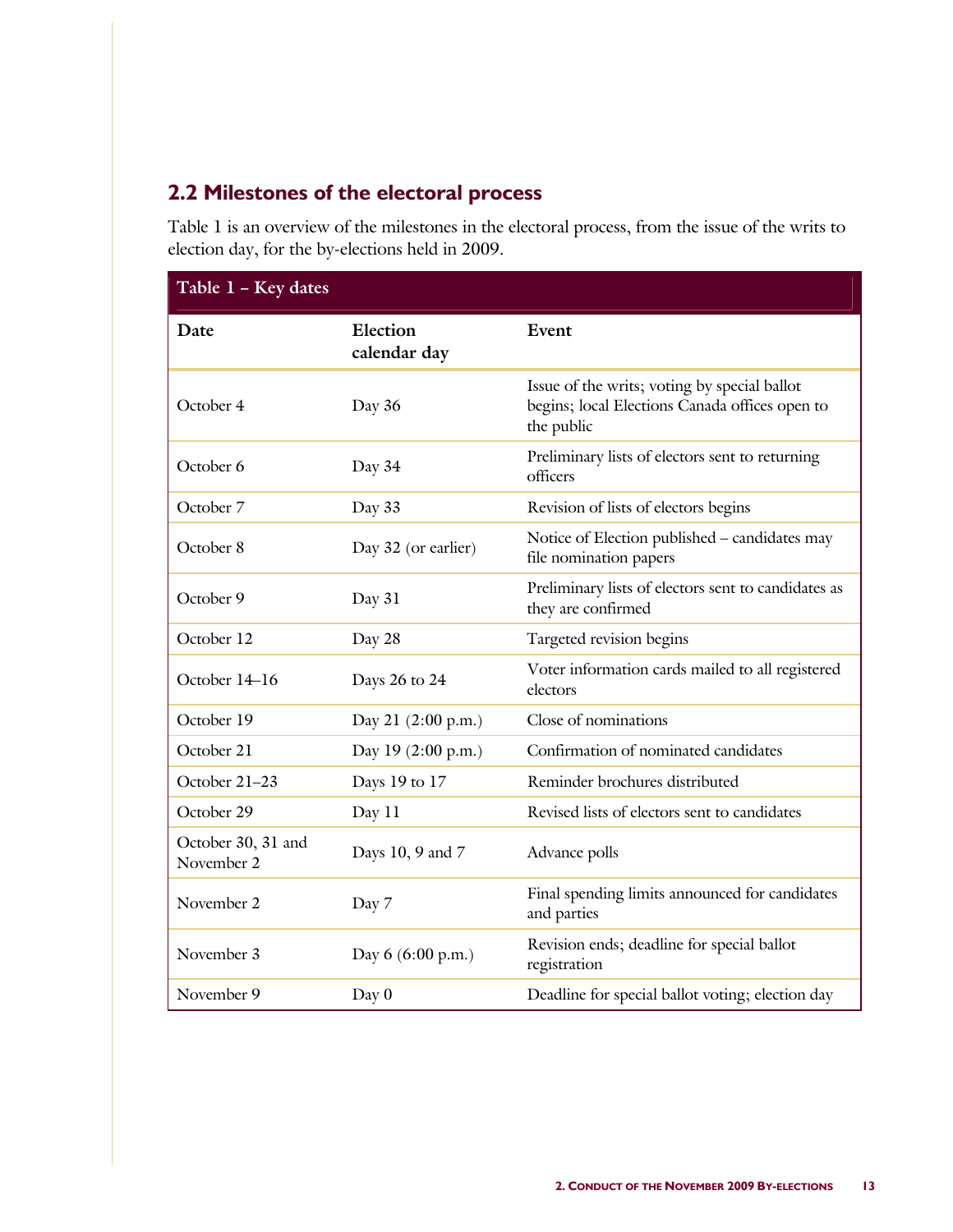### **2.3 Communicating with electors**

At all electoral events, Elections Canada strives to promote awareness among electors about their right to vote, key dates in the electoral calendar, voting rules and procedures, as well as changes to electoral law. Each communications and outreach campaign is tailored to the geography and demographics of the electoral districts.

### **Advertising and media relations**

The key messages of our advertising campaign for the 2009 by-elections, as for the general election of October 14, 2008, focused on the new identification requirements for voters and the different voting options. The campaign included two 30-second radio ads and two half-page print ads. According to a post-election survey conducted by Cossette Media, the percentage of voters who were aware that by-elections were being held was slightly lower than the usual rate (i.e. over 90 percent) in two electoral districts: Hochelaga (80 percent) and New Westminster– Coquitlam (83 percent).

Among those aware of the by-elections, 78 percent remembered receiving the voter information card at home, which is the rate normally observed during by-elections. The same was true with regard to the rate of recall for the reminder brochure (38 percent), newspapers ads (35 percent) and radio ads (31 percent). This information will help us optimize our media purchase plan for future events.

With regard to media relations, Elections Canada received 71 calls from the media, made 180 proactive calls to the media, granted 5 official interviews and published 15 news releases. Questions from the media primarily involved polling hours and locations, voter turnout at the advance polls and identification requirements for voters.

#### **Specialized campaigns**

Following our general practice, Elections Canada made special communications and outreach efforts to groups and communities thought likely to experience difficulty in exercising their right to vote, or not reached as easily by the general advertising campaign. For example, we distributed information kits to organizations that provide services to persons with special needs. In New Westminster–Coquitlam, we published ads in community newspapers in Korean, Punjabi and Chinese.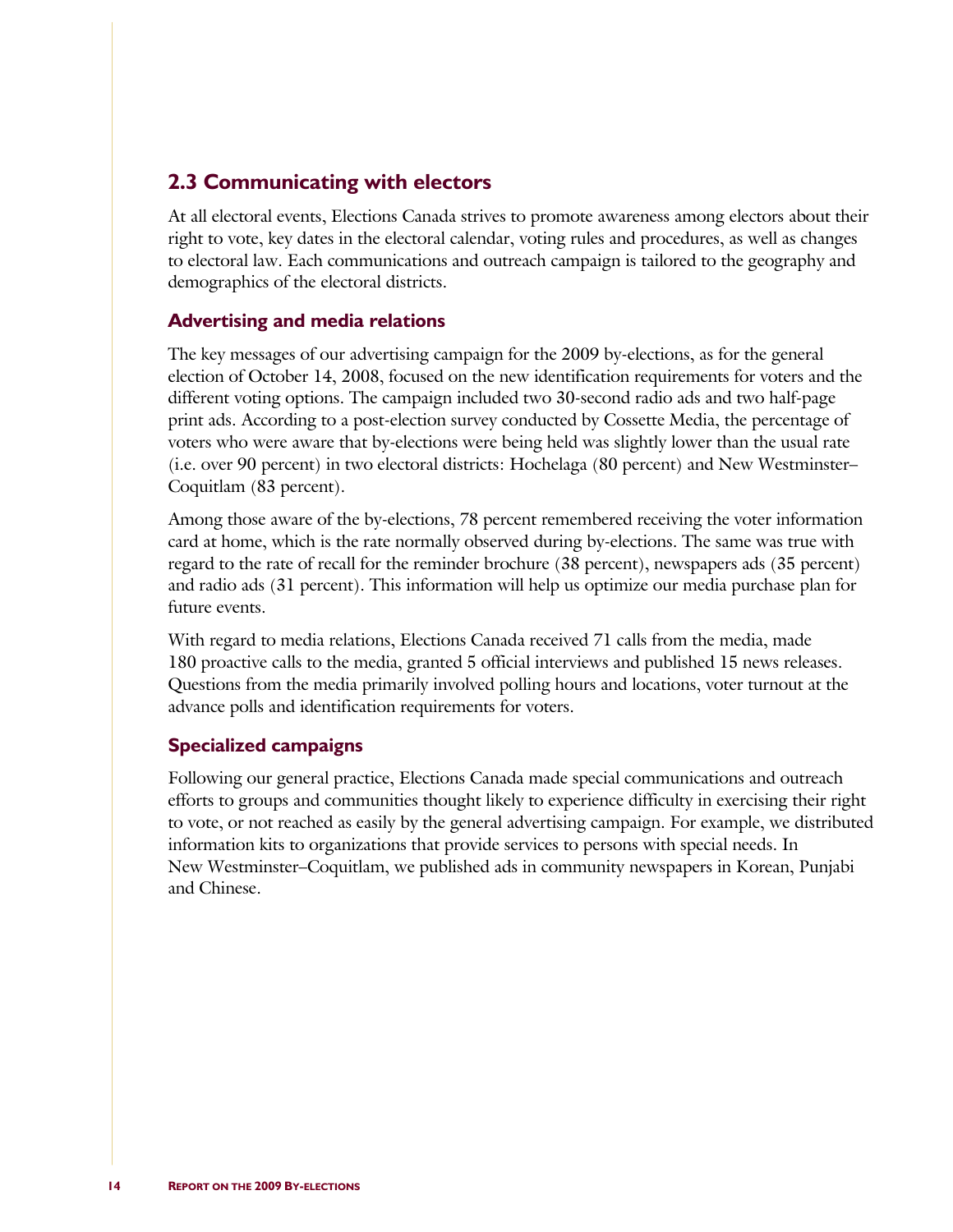Our community relations officers played a key role in the specialized campaigns conducted in the four electoral districts. For example:

- For youth, they carried out numerous outreach activities information sessions, information booths and distributed promotional material in educational institutions, including a new pamphlet developed specifically for students.
- For ethnocultural communities, they contacted the associations and organizations that represent these communities.
- For Aboriginal communities in Cumberland–Colchester–Musquodoboit Valley and New Westminster–Coquitlam, they contacted organizations such as First Nations reserves, Aboriginal health centres and friendship centres.
- For homeless electors, they initiated discussions with the administrators of homeless shelters and distributed information materials in churches, youth centres and soup kitchens.

#### **Electoral information sources**

Electors could obtain information on registration and voting by contacting their local Elections Canada office, contacting Elections Canada directly or using the Voter Information Service on our Web site. During the election period, our bilingual staff at the Enquiries Unit answered 617 calls and 59 e-mails from the public, and provided information materials upon request.

Furthermore, advertisements were placed so that they were clearly visible on our Web site in order to help returning officers recruit the staff required for election day. On election night, voting results were posted on the site as they became available and there was a record number of 21,900 visits to the site.

### **2.4 Communicating with candidates, official agents and auditors**

Returning officers supplied various materials to candidates, official agents and auditors for the November 2009 by-elections. The returning officers met with the candidates and/or their representatives to ensure everyone received the same information on various issues, such as election day rules, the election officer positions for which candidates could recommend applicants, and certain initiatives that Elections Canada planned to implement during the elections.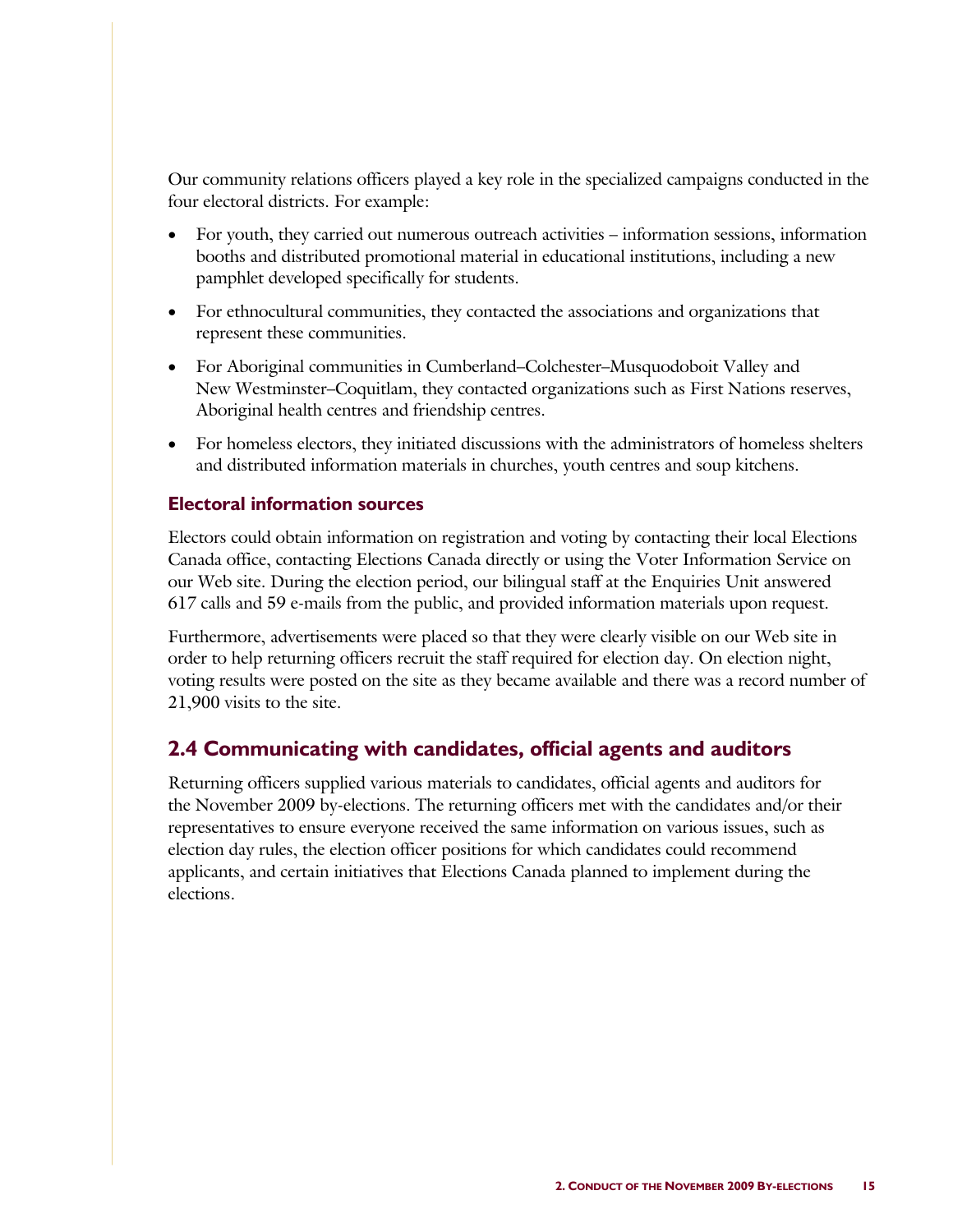### **2.5 Revising the lists of electors**

As usual, Elections Canada used the information from the National Register of Electors to produce the preliminary lists of electors. The revision period ran from October 7 to November 3, 2009.

- In **Cumberland–Colchester–Musquodoboit Valley** (estimated population of 67,789 electors), quality estimates at the beginning of the by-election indicated that 95 percent of electors were on the preliminary lists and that 83 percent were at the correct address as of October 7, 2009. As part of the targeted revision drive, revising agents visited 490 addresses identified by the returning officer in high-mobility areas, new residential developments, long-term care facilities and university residences. In all, 1,773 electors were registered during the revision period, and 531 on election day.
- In **Hochelaga** (estimated population of 78,620 electors), quality estimates at the beginning of the by-election indicated that 97 percent of electors were on the preliminary lists and that 83 percent were at the correct address as of October 7, 2009. Targeted revision involved visits to 620 addresses. In all, 3,117 electors were registered during the revision period, and 206 on election day.
- In **Montmagny–L'Islet–Kamouraska–Rivière-du-Loup** (estimated population of 77,886 electors), quality estimates at the beginning of the by-election indicated that 95 percent of electors were on the preliminary lists and that 87 percent were at the correct address as of October 7, 2009. Targeted revision involved visits to 579 addresses. In all, 2,605 electors were registered during the revision period, and 303 on election day.
- In **New Westminster–Coquitlam** (estimated population of 82,225 electors), quality estimates at the beginning of the by-election indicated that 91 percent of electors were on the preliminary lists and that 86 percent were at the correct address as of October 7, 2009. Targeted revision involved visits to 2,894 addresses. In all, 1,530 electors were registered during the revision period, and 476 on election day.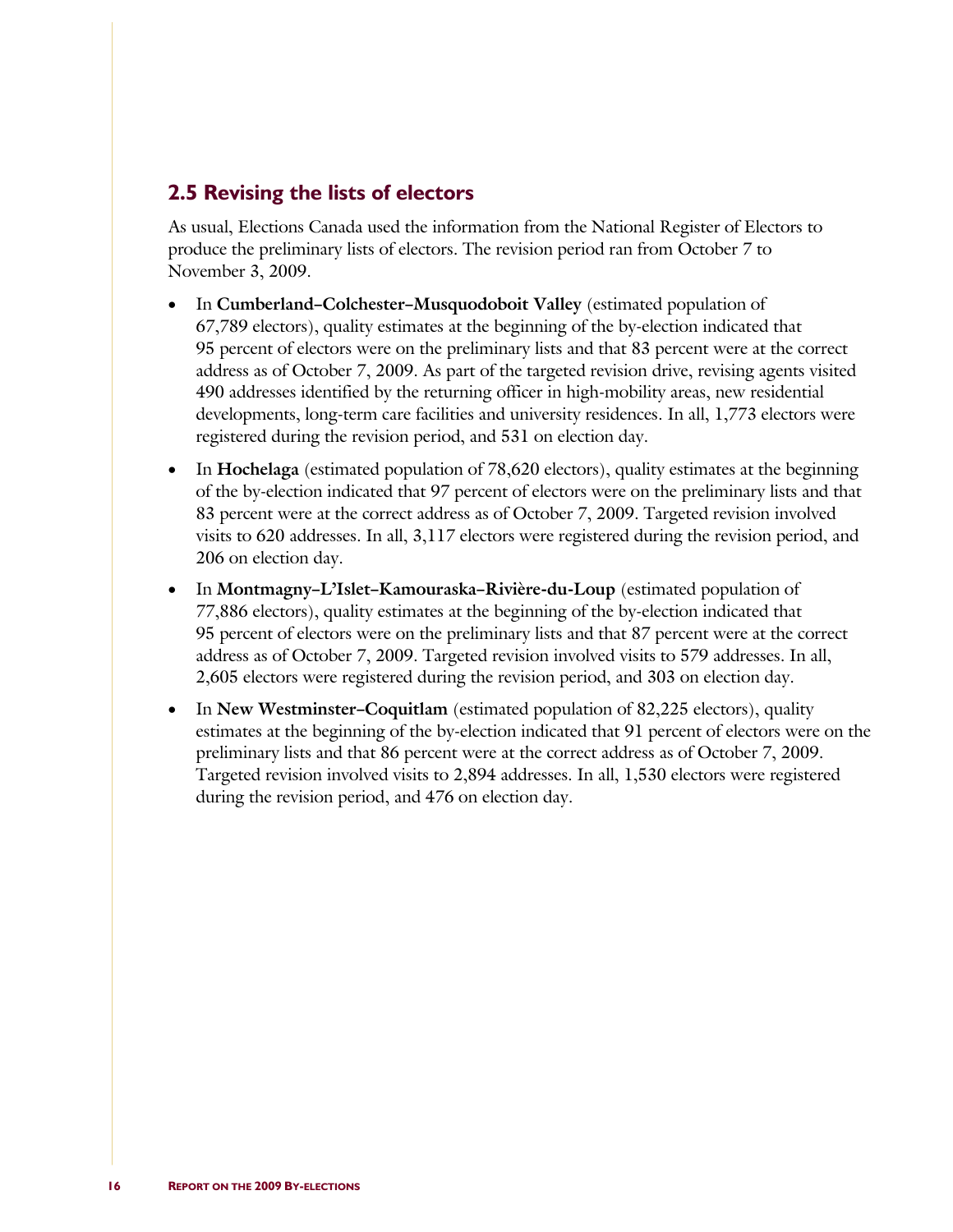| Table 2 - Lists of electors: Revision transactions during the by-elections |                                                      |           |                                                              |                                         |  |  |
|----------------------------------------------------------------------------|------------------------------------------------------|-----------|--------------------------------------------------------------|-----------------------------------------|--|--|
| <b>Electoral district</b>                                                  | Cumberland-<br>Colchester-<br>Musquodoboit<br>Valley | Hochelaga | Montmagny-<br>L'Islet-<br>Kamouraska-<br>Rivière-du-<br>Loup | <b>New</b><br>Westminster-<br>Coquitlam |  |  |
| Preliminary lists of electors,<br>including Special Voting<br>Rules (SVR)  | 67,789                                               | 78,620    | 77,886                                                       | 82,225                                  |  |  |
| Moves between electoral<br>districts <sup>1</sup>                          | 345                                                  | 1,914     | 375                                                          | 743                                     |  |  |
| Electors added <sup>2</sup>                                                | 687                                                  | 478       | 432                                                          | 785                                     |  |  |
| Moves within the<br>electoral district <sup>3</sup>                        | 1,268                                                | 915       | 2,088                                                        | 474                                     |  |  |
| Other corrections <sup>4</sup>                                             | 656                                                  | 172       | 463                                                          | 303                                     |  |  |
| Electors removed from lists <sup>5</sup>                                   | 527                                                  | 2,216     | 820                                                          | 1,859                                   |  |  |
| SVR Group 1 updates <sup>6</sup>                                           | 10                                                   | 5         | $\overline{4}$                                               | 9                                       |  |  |
| Electors on the final lists                                                | 68,304                                               | 78,801    | 77,877                                                       | 81,903                                  |  |  |

#### Table 2 lists the types of revision transactions.

<sup>1</sup> Electors who moved into the electoral district before the beginning of the revision period but were not included in the last release made from the National Register of Electors before the by-election was called.

<sup>2</sup> Electors who did not appear on any lists at the beginning of the by-election and were added during the event.

<sup>3</sup> Electors who appeared on a list for their electoral district at the beginning of the by-election but at the wrong address. These figures also include administrative changes made by the returning officer to elector records during the event.

<sup>4</sup> Electors who appeared on a list of electors with a correct address and requested a correction to their name or mailing address during the event.

<sup>5</sup> Electors who appeared on a list of electors but were removed for one of the following reasons: the elector was deceased; the elector asked to be removed; the elector had moved; the individual was not qualified to be on the list (for example, less than 18 years old or a non-citizen); or the elector had a duplicate record on the same list. This figure also reflects elector records removed as a result of elector moves to another electoral district during the event and duplicates removed during the preparation of the final lists of electors.

<sup>6</sup> Indicates the increase in the number of Group 1 electors registered under the Special Voting Rules (Canadian electors temporarily residing outside Canada, Canadian Forces electors and incarcerated electors) during the event.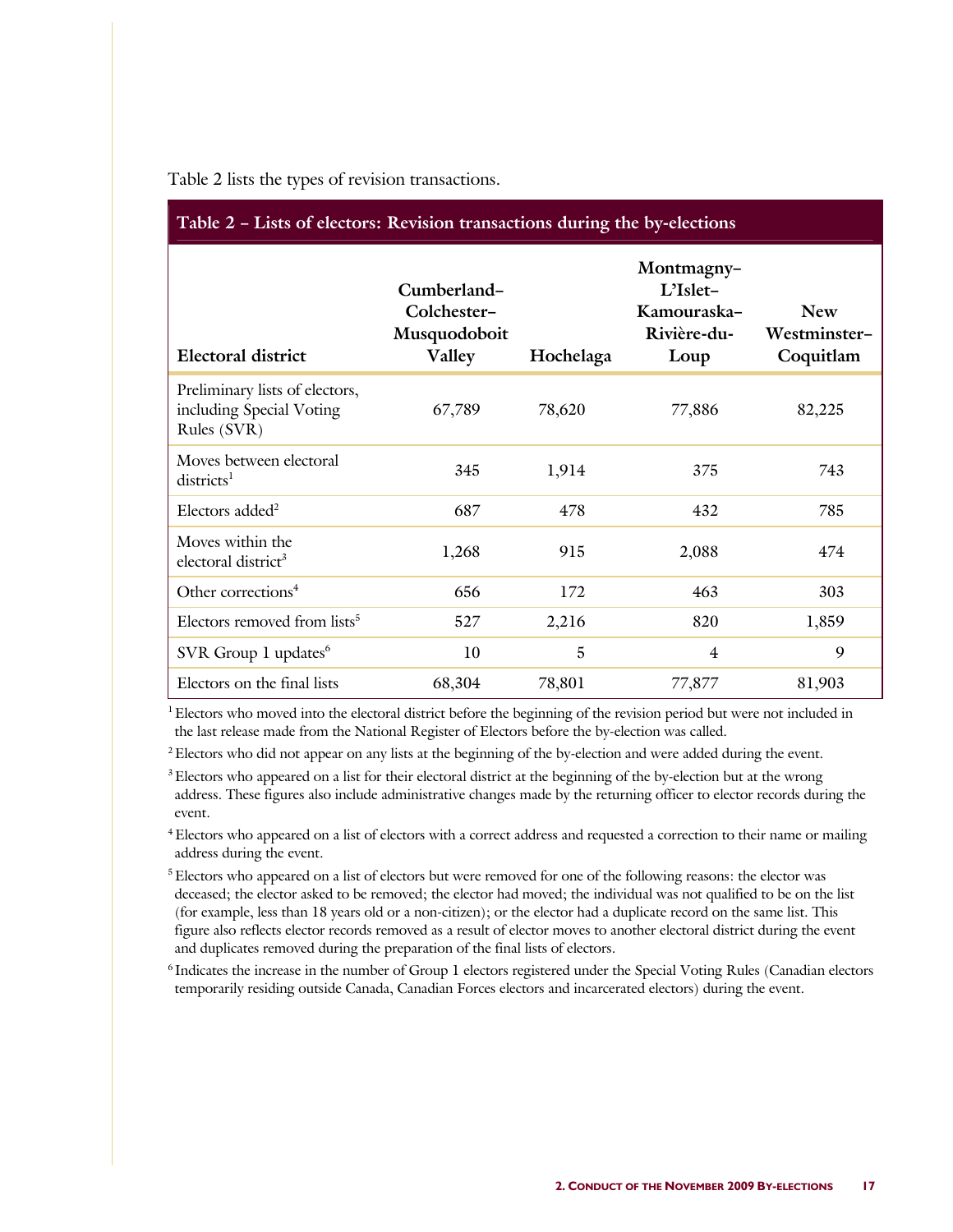## **2.6 Ordinary polls and advance polls**

On election day, electors could vote at the ordinary polls from 8:30 a.m. to 8:30 p.m. (Atlantic Time) in Cumberland–Colchester–Musquodoboit Valley; from 9:30 a.m. to 9:30 p.m. (Eastern Time) in Hochelaga and Montmagny–L'Islet–Kamouraska–Rivière-du-Loup; and from 7:00 a.m. to 7:00 p.m. (Pacific Time) in New Westminster–Coquitlam. Electors could also vote at the advance polls, which were open on October 30 and 31, as well as on November 2, from noon to 8:00 p.m. Table 3 lists the types of polling sites (each one may include several polling stations).

| Table $3$ – Types of polling sites <sup>1</sup> |                |                            |                |              |
|-------------------------------------------------|----------------|----------------------------|----------------|--------------|
| <b>Facility type</b>                            |                | Ordinary poll <sup>2</sup> |                | Advance poll |
|                                                 | No.            | $\%$                       | No.            | $\%$         |
| Cumberland-Colchester-Musquodoboit Valley       |                |                            |                |              |
| Church hall                                     | 8              | 11                         | $\overline{2}$ | 12           |
| Commercial site                                 | 2              | 3                          |                |              |
| Community centre                                | 25             | 34                         | 4              | 24           |
| School                                          | $\overline{2}$ | 3                          | 1              | 6            |
| Fire station                                    | 18             | 24                         | 3              | 18           |
| Municipal building                              | 3              | $\overline{4}$             | 1              | 6            |
| Recreation centre                               | 6              | 8                          | $\overline{2}$ | 12           |
| Royal Canadian Legion                           | 8              | 11                         | $\overline{2}$ | 12           |
| Other                                           | $\overline{2}$ | 3                          | $\overline{2}$ | 12           |
| Total                                           | 74             | 100                        | 17             | <b>100</b>   |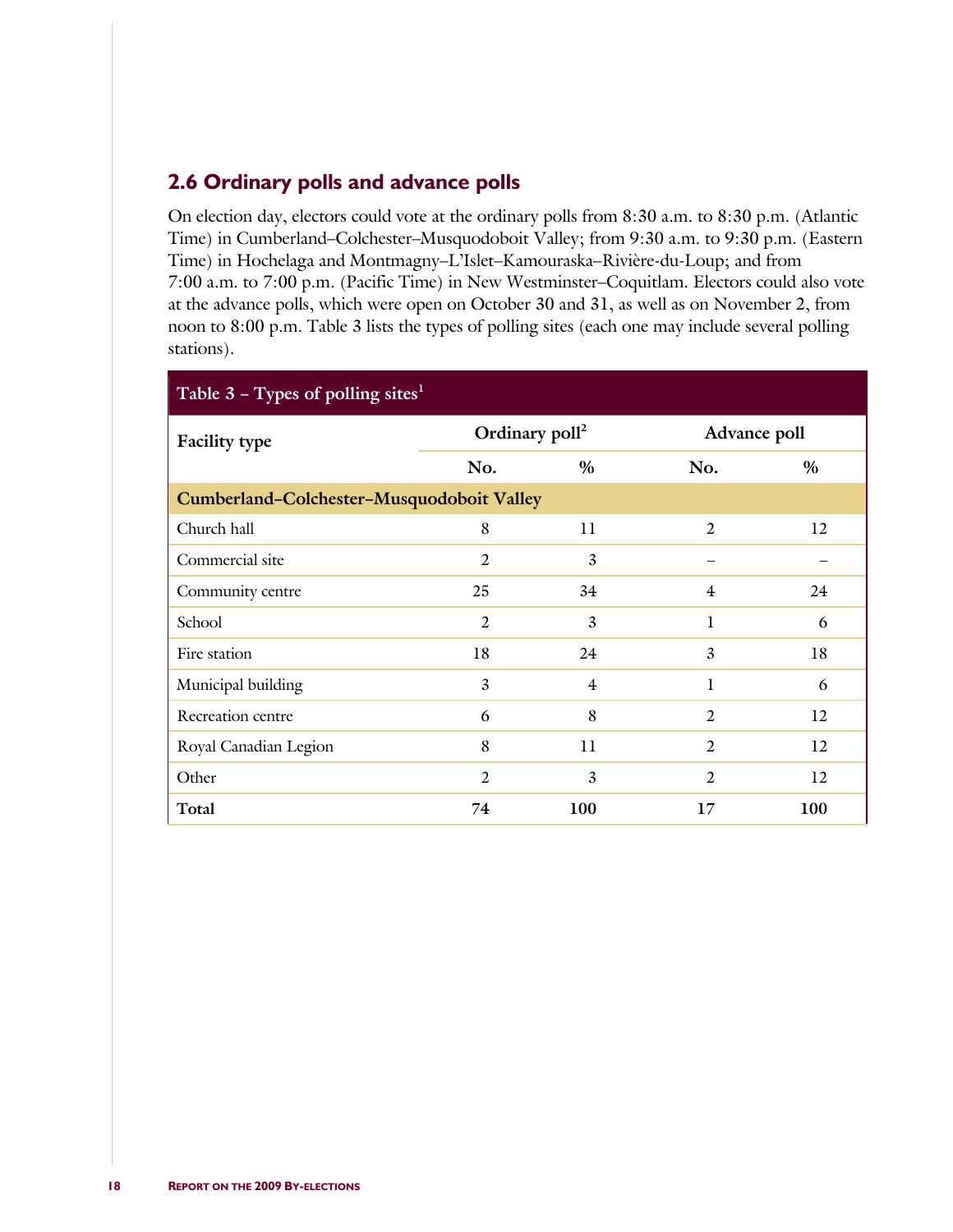| Table $3$ – Types of polling sites <sup>1</sup> |                            |                |                          |                          |
|-------------------------------------------------|----------------------------|----------------|--------------------------|--------------------------|
| <b>Facility type</b>                            | Ordinary poll <sup>2</sup> |                | Advance poll             |                          |
|                                                 | No.                        | $\%$           | No.                      | $\%$                     |
| Hochelaga                                       |                            |                |                          |                          |
| Apartment building                              | $\overline{7}$             | 25             | $\mathbf l$              | 20                       |
| Church hall                                     | $\mathbf{l}$               | $\overline{4}$ |                          |                          |
| Community centre                                | $\overline{4}$             | 14             | $\overline{2}$           | 40                       |
| School                                          | 9                          | 32             |                          |                          |
| Municipal building                              | $\overline{3}$             | 11             | $\mathbf{1}$             | 20                       |
| Recreation centre                               | $\mathbf{1}$               | $\overline{4}$ | $\overline{\phantom{0}}$ |                          |
| Seniors residence                               | $\overline{2}$             | $\overline{7}$ | $\mathbf{1}$             | 20                       |
| Other                                           | $\bf{l}$                   | $\overline{4}$ |                          |                          |
| <b>Total</b>                                    | 28                         | 100            | 5                        | 100                      |
| Montmagny-L'Islet-Kamouraska-Rivière-du-Loup    |                            |                |                          |                          |
| Apartment building                              | 5                          | $\overline{7}$ |                          |                          |
| Church hall                                     | 13                         | 19             | $\mathbf{1}$             | 8                        |
| Commercial site                                 | $\mathbf{1}$               | $\mathbf{1}$   | $\mathbf{1}$             | 8                        |
| Community centre                                | $\overline{4}$             | 6              | $\mathbf l$              | 8                        |
| School                                          | $\mathbf l$                | $\bf{l}$       |                          | $\overline{\phantom{0}}$ |
| Municipal building                              | 39                         | 57             | $\overline{7}$           | 58                       |
| Recreation centre                               | $\overline{4}$             | 6              | $\overline{2}$           | 17                       |
| Other                                           | $\overline{2}$             | $\overline{3}$ | $\overline{\phantom{0}}$ | $\equiv$                 |
| <b>Total</b>                                    | 69                         | 100            | 12                       | 100                      |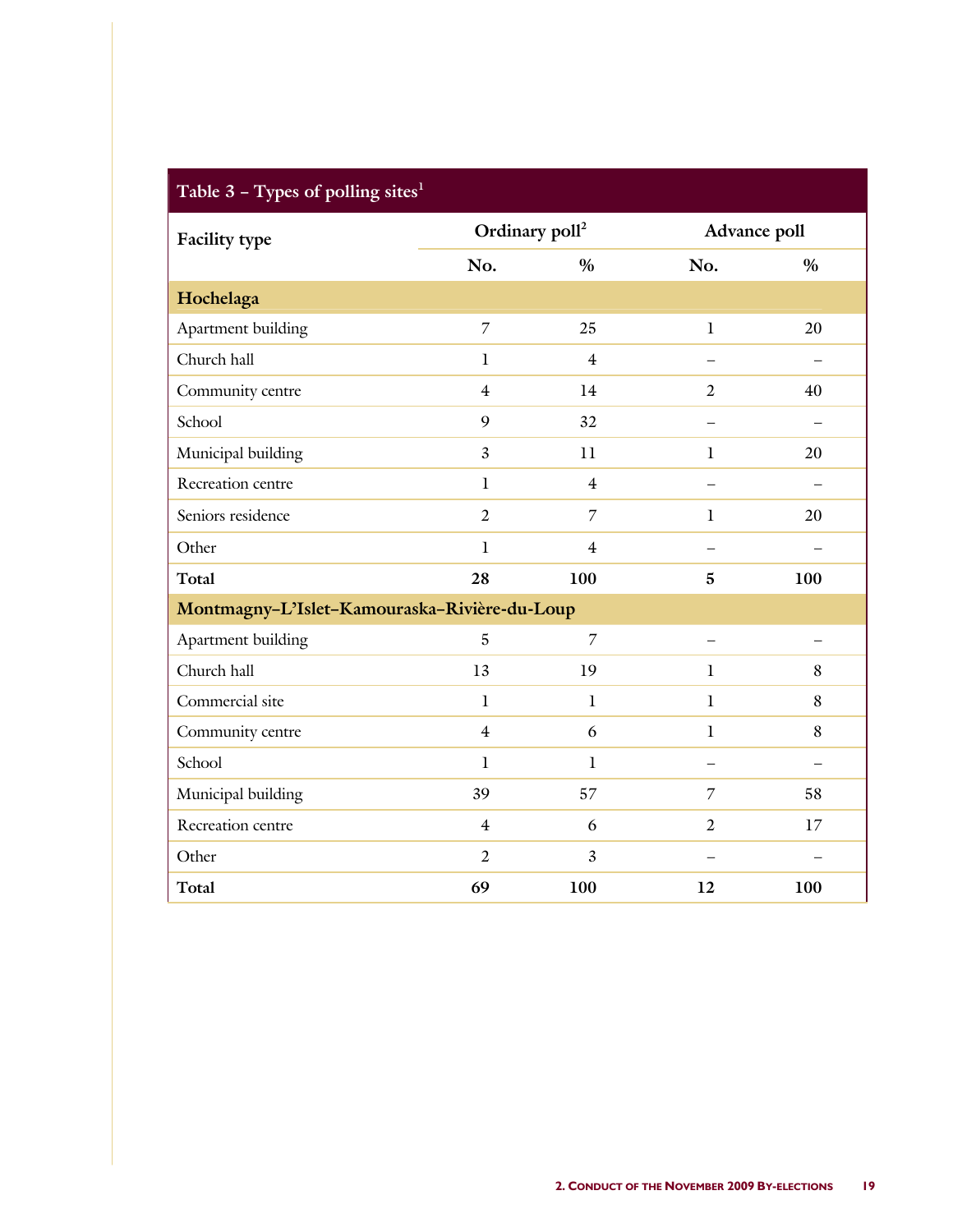| Table $3$ – Types of polling sites <sup>1</sup> |                            |      |              |            |
|-------------------------------------------------|----------------------------|------|--------------|------------|
| <b>Facility type</b>                            | Ordinary poll <sup>2</sup> |      | Advance poll |            |
|                                                 | No.                        | $\%$ | No.          | $\%$       |
| <b>New Westminster-Coquitlam</b>                |                            |      |              |            |
| Apartment building                              | 1                          | 3    |              |            |
| Church hall                                     | 5                          | 17   | 3            | 75         |
| Commercial site                                 | 1                          | 3    |              |            |
| Community centre                                | 3                          | 10   |              |            |
| School                                          | 17                         | 57   |              |            |
| Federal building                                | l                          | 3    |              | 25         |
| Seniors residence                               | $\overline{2}$             | 7    |              |            |
| Total                                           | 30                         | 100  | 4            | <b>100</b> |

<sup>1</sup> Because the percentages have been rounded, there may be some discrepancies in the totals.

2 Excludes mobile polls.

Elections Canada provided a number of mobile polls to assist people in seniors residences, longterm care facilities and other institutions. Table 4 shows the types of polling stations used in the four electoral districts.

| Table 4 – Types of polling stations                  |            |              |         |       |  |  |
|------------------------------------------------------|------------|--------------|---------|-------|--|--|
| Electoral district                                   | Ordinary   |              | Advance | Total |  |  |
|                                                      | Stationary | Mobile       |         |       |  |  |
| Cumberland-Colchester-<br>Musquodoboit Valley        | 215        | $\mathbf{1}$ | 17      | 243   |  |  |
| Hochelaga                                            | 201        | 6            | 10      | 217   |  |  |
| Montmagny-L'Islet-<br>Kamouraska-Rivière-du-<br>Loup | 226        | 15           | 14      | 255   |  |  |
| New Westminster-<br>Coquitlam                        | 204        | 7            | 12      | 223   |  |  |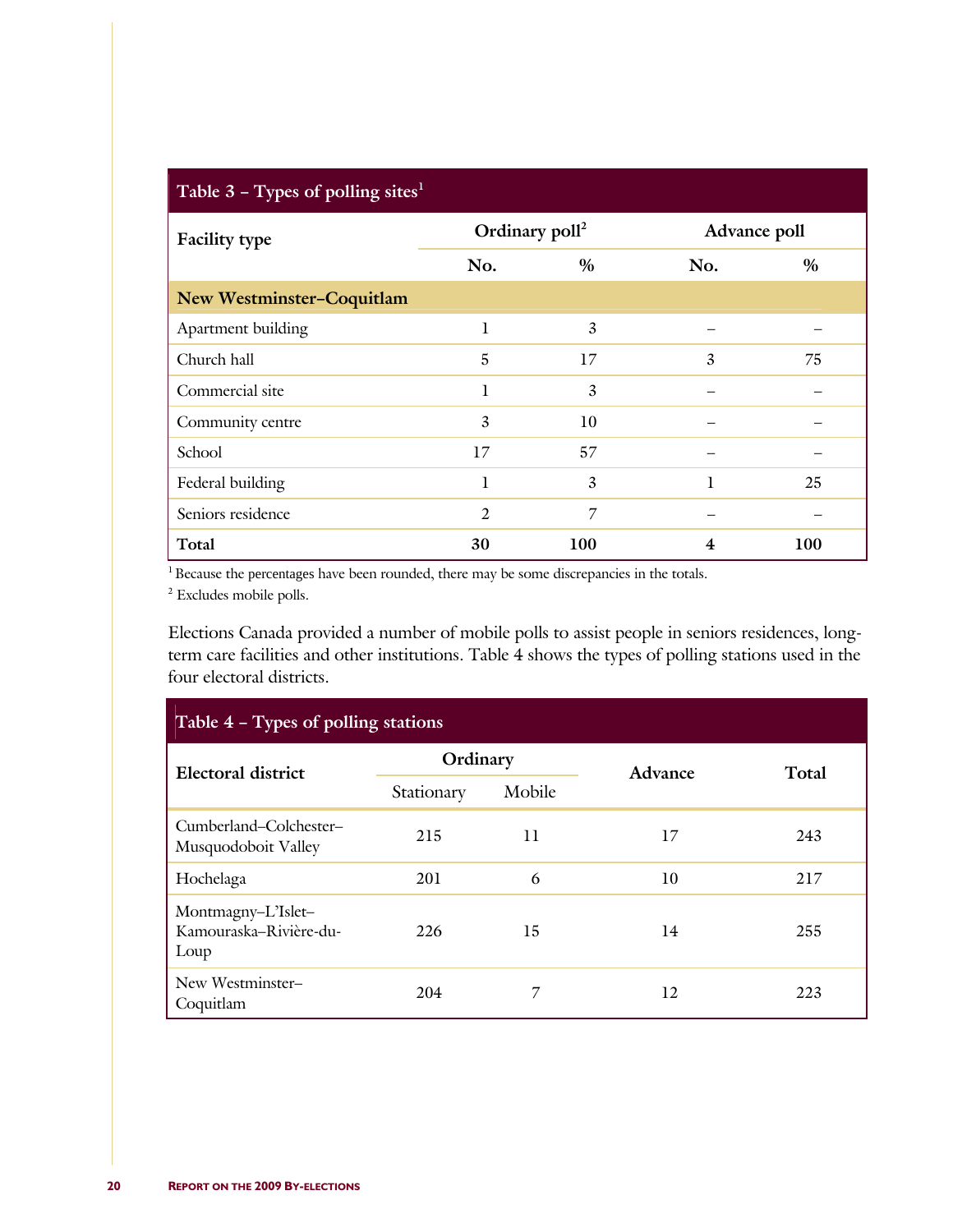Table 5 shows the polling sites with level access during the November 2009 by-elections. In Hochelaga, two temporary level-access ramps were built, at a total cost of \$3,600, to ensure that two central polling places located in schools were accessible.

| Table 5 - Polling sites with level access (excluding institutions visited by<br>mobile $\text{polls}$ <sup>1</sup> |                                       |                                  |       |
|--------------------------------------------------------------------------------------------------------------------|---------------------------------------|----------------------------------|-------|
| Electoral district                                                                                                 | Accessible<br>without<br>modification | Accessible after<br>modification | Total |
| Cumberland-Colchester-Musquodoboit<br>Valley                                                                       | 76                                    | 0                                | 76    |
| Hochelaga                                                                                                          | 26                                    | 2                                | 28    |
| Montmagny-L'Islet-Kamouraska-<br>Rivière-du-Loup                                                                   | 70                                    | 0                                | 70    |
| New Westminster-Coquitlam                                                                                          | 30                                    | 0                                | 30    |

<sup>1</sup> According to the information contained in the inventory of polling sites.

# **2.7 Voting by special ballot**

As in any election, electors could vote by mail or at the local Elections Canada office using a special ballot, under the Special Voting Rules (SVR). Canadians abroad could obtain information about voting by special ballot by contacting any of the diplomatic missions and consular posts of the Department of Foreign Affairs and International Trade, or by visiting the Elections Canada Web site. Members of the Canadian Forces – whether based in Canada or abroad – were informed of their voting rights by the Department of National Defence. When the writs were issued, special ballot voting kits were sent to all Canadian Forces electors and electors residing outside Canada whose names appeared on the lists established for the electoral districts of Cumberland–Colchester–Musquodoboit Valley, Hochelaga, Montmagny–L'Islet– Kamouraska–Rivière-du-Loup and New Westminster–Coquitlam.

Elections Canada ensured that electors hospitalized in acute-care facilities during the by-elections were able to register and vote by special ballot. Registration and voting in acute-care hospitals took place on November 1, 2 and 3, 2009.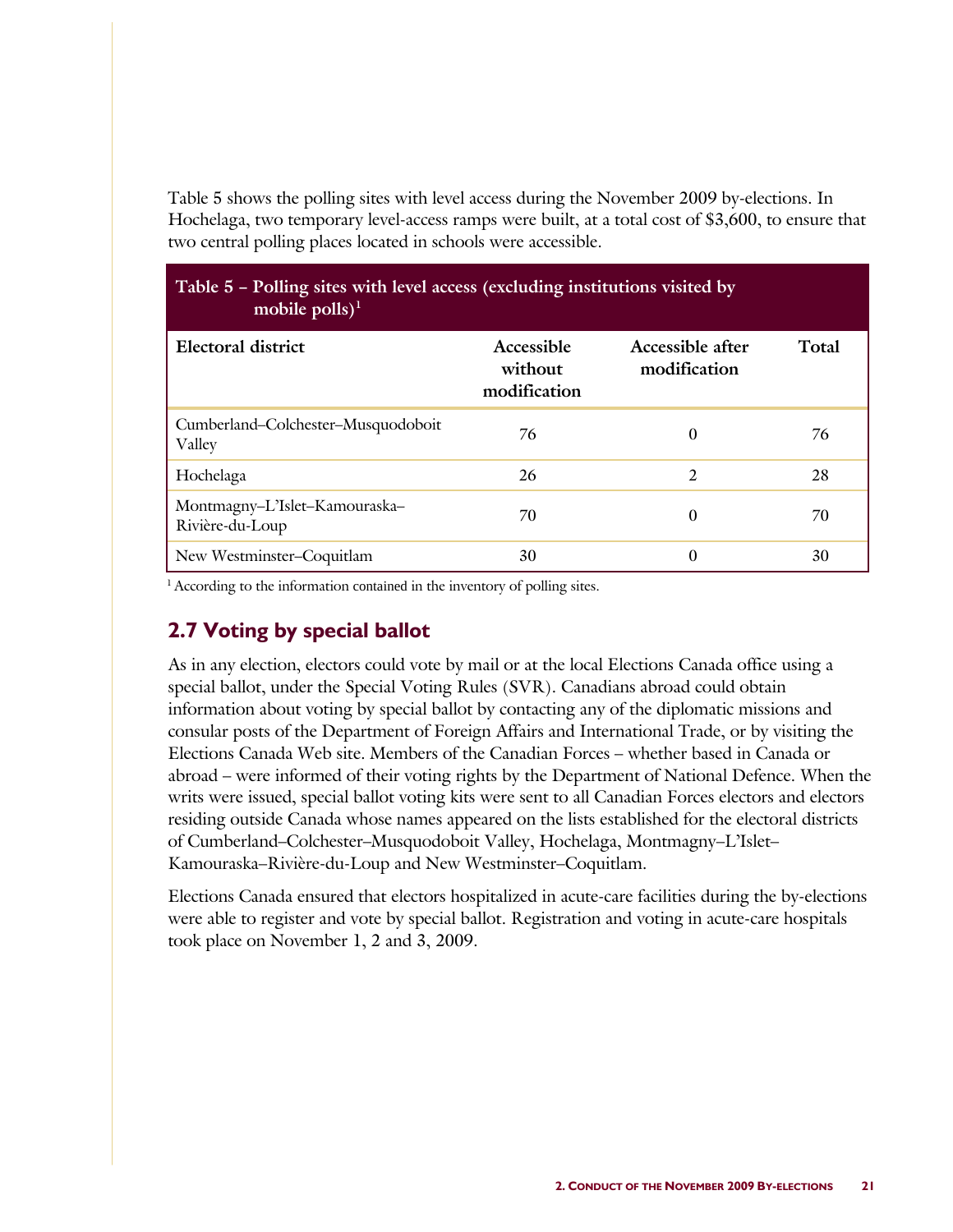| Table 6 - Registrations for voting by special ballot (Special Voting Rules)      |                                                      |                          |                                                              |                                         |  |  |  |  |
|----------------------------------------------------------------------------------|------------------------------------------------------|--------------------------|--------------------------------------------------------------|-----------------------------------------|--|--|--|--|
|                                                                                  |                                                      | Number of ballots issued |                                                              |                                         |  |  |  |  |
| Groups and categories<br>of electors registering<br>to vote by special<br>ballot | Cumberland-<br>Colchester-<br>Musquodoboit<br>Valley | Hochelaga                | Montmagny-<br>L'Islet-<br>Kamouraska-<br>Rivière-du-<br>Loup | <b>New</b><br>Westminster-<br>Coquitlam |  |  |  |  |
| Group $11$                                                                       |                                                      |                          |                                                              |                                         |  |  |  |  |
| Members of the Canadian<br>Forces                                                | 417                                                  | 87                       | 198                                                          | 94                                      |  |  |  |  |
| Incarcerated electors                                                            | 6                                                    | $\mathbf{1}$             | 1                                                            | $\overline{2}$                          |  |  |  |  |
| Electors temporarily<br>residing outside Canada                                  | 10                                                   | 37                       | 5                                                            | 51                                      |  |  |  |  |
| Group 1 subtotal                                                                 | 433                                                  | 125                      | 204                                                          | 147                                     |  |  |  |  |
| Group $2^2$                                                                      |                                                      |                          |                                                              |                                         |  |  |  |  |
| Electors temporarily<br>outside their electoral<br>district                      | 27                                                   | 13                       | 8                                                            | 11                                      |  |  |  |  |
| Electors voting in their<br>electoral district                                   | 478                                                  | 307                      | 337                                                          | 797                                     |  |  |  |  |
| Group 2 subtotal                                                                 | 505                                                  | 320                      | 345                                                          | 808                                     |  |  |  |  |
| Total number of<br>registrations for electors<br>voting by special ballot        | 938                                                  | 445                      | 549                                                          | 955                                     |  |  |  |  |

Table 6 shows the number of registrations for voting by special ballot, by group and category.

<sup>1</sup> Electors in the three categories registered under Group 1 of the Special Voting Rules are not included in the local lists that are revised by the returning officer during an event.

<sup>2</sup> Electors in the categories registered under Group 2 of the Special Voting Rules are included in the local lists of electors.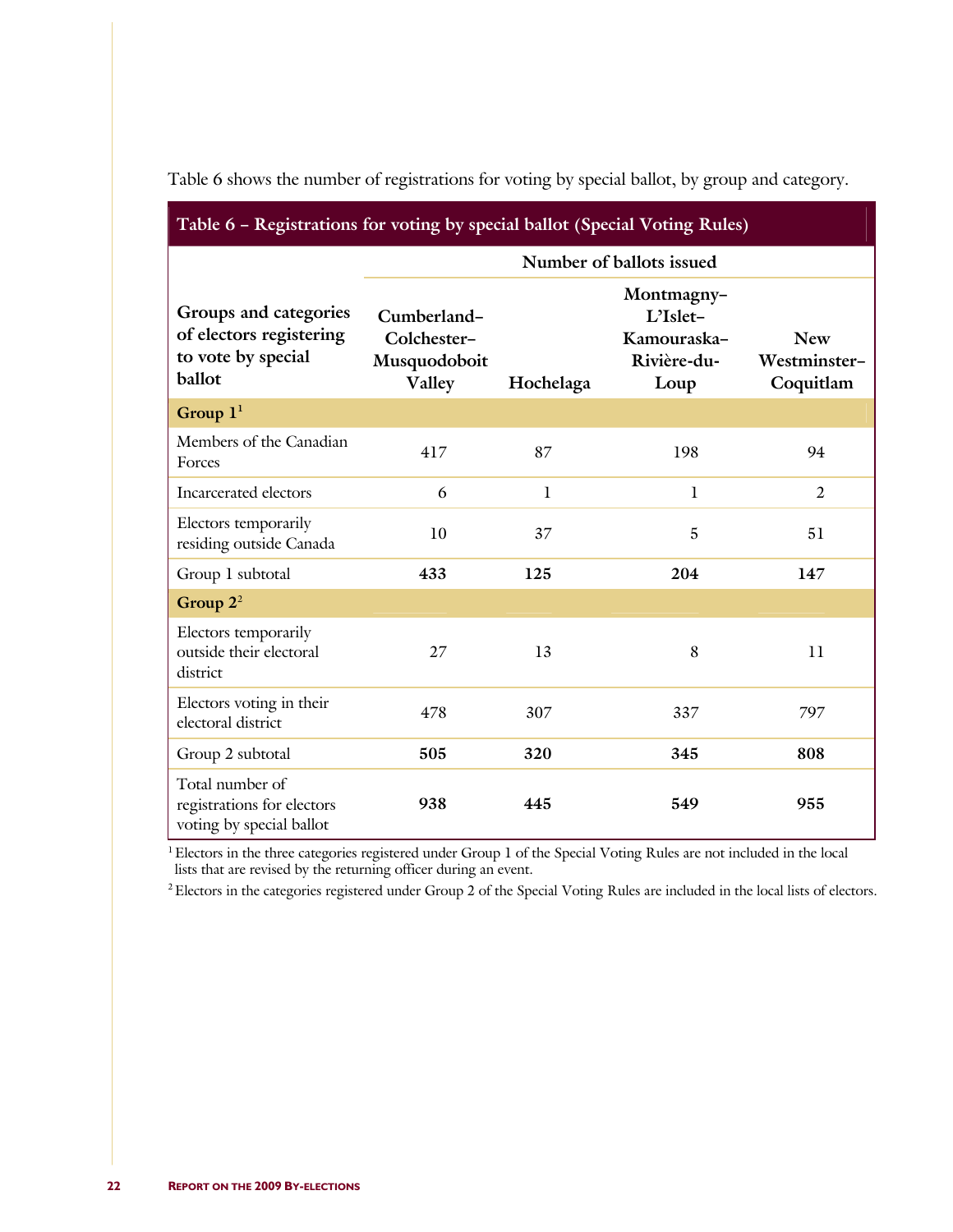# **2.8 Voter turnout**

Table 7 shows the numbers of ballots cast and the overall voter turnout.

| Table 7 - Number of ballots cast by voting method and voter turnout <sup>1</sup> |                                                      |            |                                                              |                                         |
|----------------------------------------------------------------------------------|------------------------------------------------------|------------|--------------------------------------------------------------|-----------------------------------------|
| <b>Electoral district</b>                                                        | Cumberland-<br>Colchester-<br>Musquodoboit<br>Valley | Hochelaga  | Montmagny-<br>L'Islet-<br>Kamouraska-<br>Rivière-du-<br>Loup | <b>New</b><br>Westminster-<br>Coquitlam |
| Number of electors on<br>final lists                                             | 68,304                                               | 78,801     | 77,877                                                       | 81,903                                  |
| Ordinary polls                                                                   | $20,514^2$                                           | $15,660^2$ | $25,315^2$                                                   | $20,631^2$                              |
|                                                                                  | 83.9%                                                | 87.8%      | 88.0%                                                        | 84.1%                                   |
| Advance polls                                                                    | 3,408                                                | 1,835      | 3,093                                                        | 3,076                                   |
|                                                                                  | 13.9%                                                | 10.3%      | 10.8%                                                        | 12.5%                                   |
|                                                                                  | 536                                                  | 338        | 358                                                          | 834                                     |
| Voting by special ballot                                                         | 2.2%                                                 | 1.9%       | 1.2%                                                         | 3.4%                                    |
| Rejected ballots                                                                 | 97                                                   | 264        | 264                                                          | 65                                      |
|                                                                                  | 0.4%                                                 | 1.5%       | 0.9%                                                         | 0.3%                                    |
| Total valid ballots                                                              | 24,361                                               | 17,569     | 28,502                                                       | 24,476                                  |
|                                                                                  | 99.6%                                                | 98.5%      | 99.1%                                                        | 99.7%                                   |
| Total votes cast                                                                 | 24,458                                               | 17,833     | 28,766                                                       | 24,541                                  |
| Voter turnout in the<br>November 2009<br>by-elections                            | 35.8%                                                | 22.6%      | 36.9%                                                        | 30.0%                                   |
| Voter turnout in the<br>2008 general election                                    | 57.8%                                                | 58.2%      | 57.5%                                                        | 61.7%                                   |

<sup>1</sup>The percentages have been rounded.

2 Includes electors who voted at mobile polls.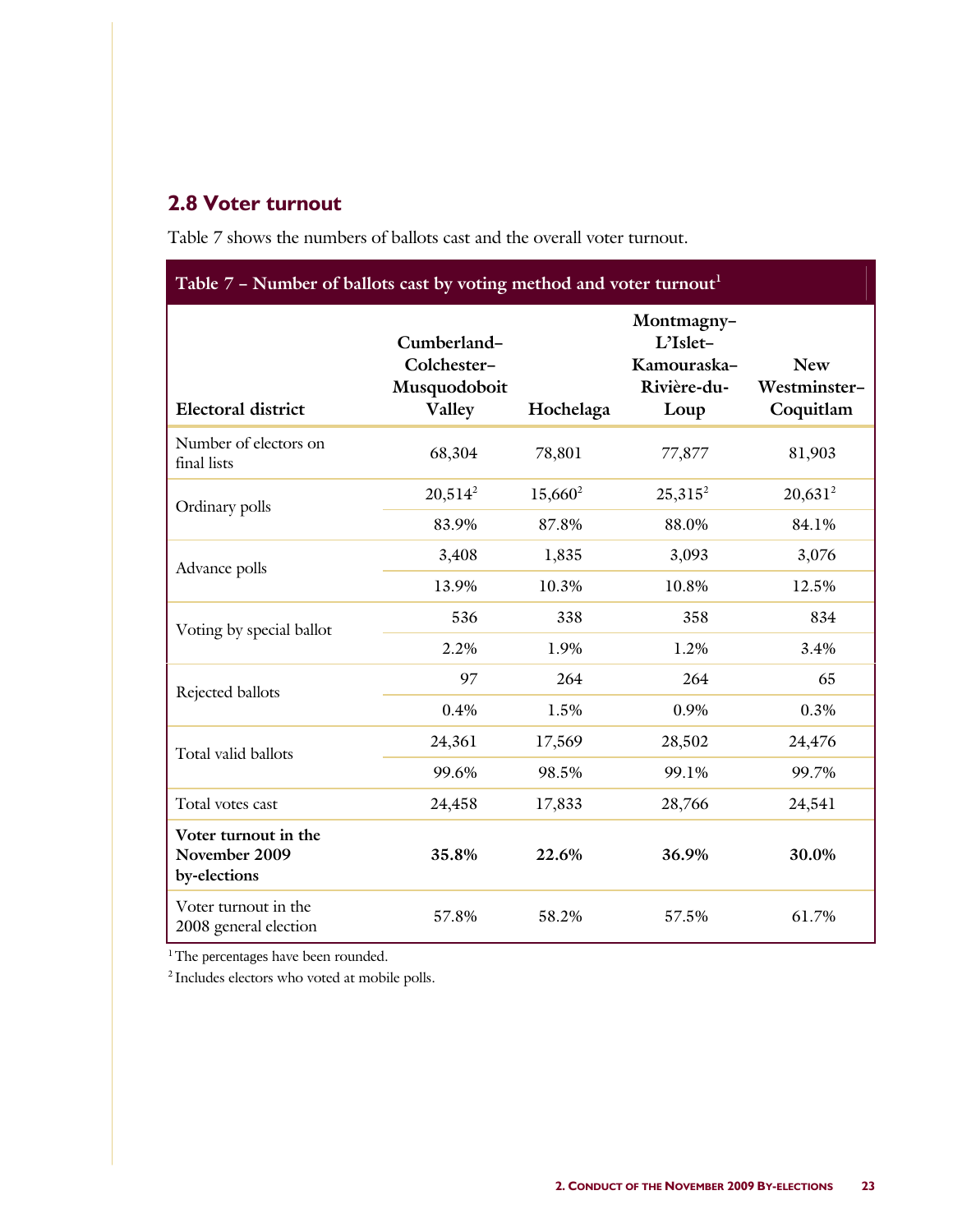# **2.9 By-election results**

On election night, each returning officer's Event Results System (ERS) was linked to Elections Canada's central computer. At the end of the count at each polling station, the deputy returning officer called in the results to the local Elections Canada office, where a staff member entered the totals into the ERS and transmitted them to Elections Canada in Ottawa for posting on the Elections Canada Web site. Ballots cast under the Special Voting Rules by incarcerated and Canadian Forces electors, and by Canadians voting outside their electoral districts, were counted at Elections Canada in Ottawa during the week before election day and on election night.

- In **Cumberland–Colchester–Musquodoboit Valley**, Scott Armstrong, the Conservative Party of Canada candidate, was elected.
- In **Hochelaga**, Daniel Paillé, the Bloc Québécois candidate, was elected.
- In **Montmagny–L'Islet–Kamouraska–Rivière-du-Loup**, Bernard Généreux, the Conservative Party of Canada candidate, was elected.
- In **New Westminster–Coquitlam**, Fin Donnelly, the New Democratic Party candidate, was elected.

Table 8 identifies each candidate by political affiliation and shows the number and proportion of valid votes obtained.

|                        | Table $8$ – Valid votes obtained, by candidate <sup>1</sup> |                       |                              |                            |                                         |
|------------------------|-------------------------------------------------------------|-----------------------|------------------------------|----------------------------|-----------------------------------------|
| Candidate              | Political affiliation                                       | Place of<br>residence | Occupation                   | Valid<br>votes<br>obtained | Percentage<br>of valid<br>votes $(\% )$ |
|                        | Cumberland-Colchester-Musquodoboit Valley                   |                       |                              |                            |                                         |
| <b>Scott Armstrong</b> | Conservative Party of Canada                                | Truro                 | Educator                     | 11,167                     | 45.8                                    |
| Mark Austin            | New Democratic Party                                        | Old Barns             | Sustainability consultant    | 6,267                      | 25.7                                    |
| <b>Jim Burrows</b>     | Liberal Party of Canada                                     | Green Oaks            | Dairy farmer                 | 5,193                      | 21.3                                    |
| Jason Blanch           | Green Party of Canada                                       | Amherst               | Environmental educator       | 807                        | 3.3                                     |
| Jim Hnatiuk            | Christian Heritage Party of<br>Canada                       | Enfield               | Naval electronics technician | 778                        | 3.2                                     |
| Kate Graves            | Independent                                                 | Truro                 | Human ecologist              | 149                        | 0.6                                     |
| Total                  |                                                             |                       |                              | 24,361                     | 100                                     |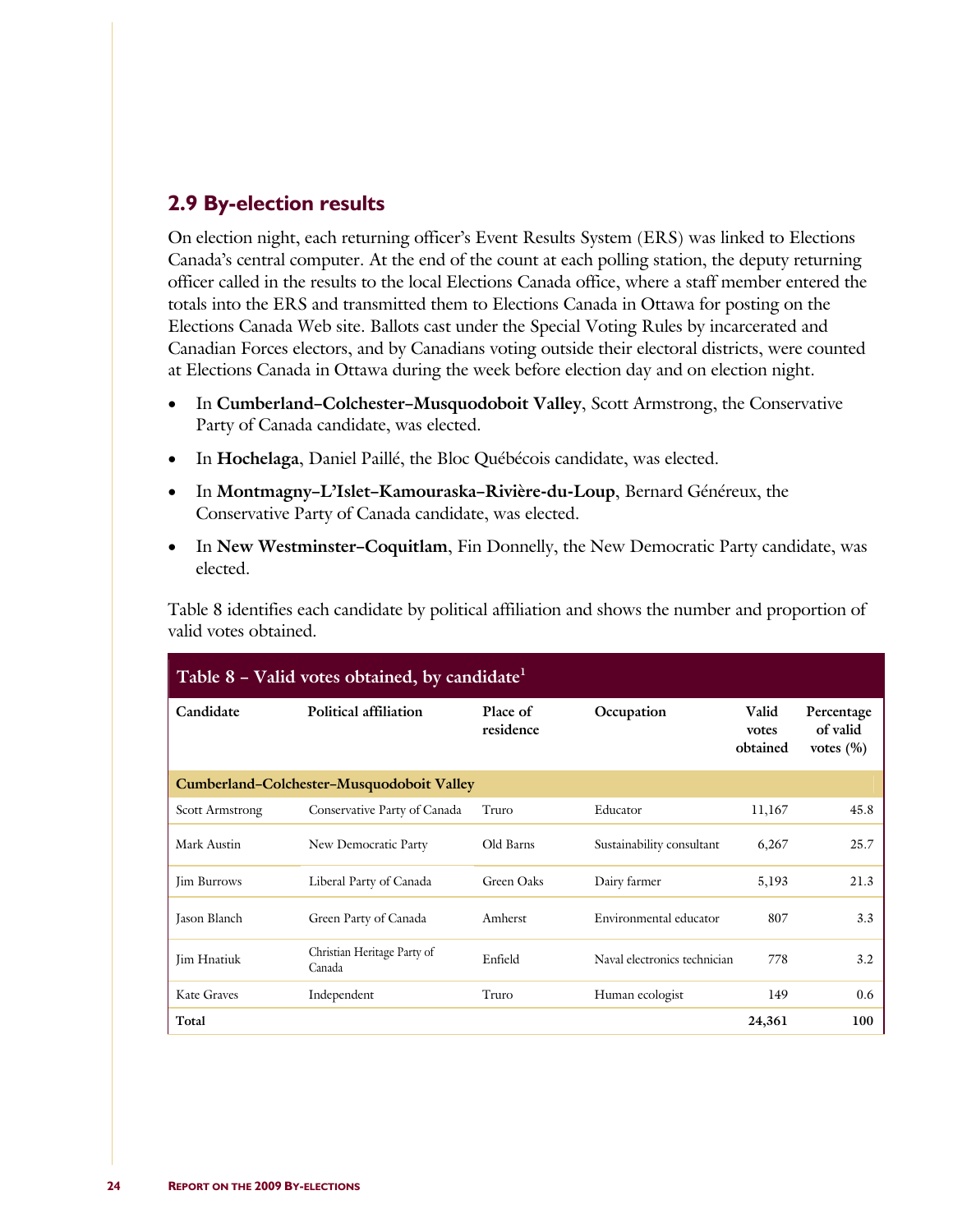| Candidate                 | Political affiliation                        | Place of<br>residence | Occupation               | Valid<br>votes<br>obtained | Percentage<br>of valid<br>votes $(\% )$ |
|---------------------------|----------------------------------------------|-----------------------|--------------------------|----------------------------|-----------------------------------------|
| Hochelaga                 |                                              |                       |                          |                            |                                         |
| Daniel Paillé             | Bloc Québécois                               | Montréal              | Professor                | 8,989                      | 51.2                                    |
| Jean-Claude Rocheleau     | New Democratic Party                         | Montréal              | Procedure technician     | 3,444                      | 19.6                                    |
| Robert David              | Liberal Party of Canada                      | Mont-Royal            | Professor                | 2,519                      | 14.3                                    |
| Stéphanie Cloutier        | Conservative Party of Canada                 | Montréal              | Director of production   | 1,768                      | 10.1                                    |
| Christine Lebel           | Green Party of Canada                        | Montréal              | Plumber                  | 572                        | 3.3                                     |
| Gabrielle Anctil          | neorhino.ca                                  | Montréal              | Shepherd                 | 129                        | 0.7                                     |
| Christine Dandenault      | Marxist-Leninist Party<br>of Canada          | Montréal              | Secretary                | 79                         | 0.4                                     |
| John Turmel               | Independent                                  | Brantford             | Banking systems engineer | 69                         | 0.4                                     |
| Total                     |                                              |                       |                          | 17,569                     | 100                                     |
|                           | Montmagny-L'Islet-Kamouraska-Rivière-du-Loup |                       |                          |                            |                                         |
| Bernard Généreux          | Conservative Party of Canada                 | La Pocatière          | Entrepreneur             | 12,162                     | 42.7                                    |
| Nancy Gagnon              | <b>Bloc Québécois</b>                        | Rivière-du-Loup       | Parliamentary assistant  | 10,737                     | 37.7                                    |
| Marcel Catellier          | Liberal Party of Canada                      | Cap-Saint-Ignace      | Municipal officer        | 3,768                      | 13.2                                    |
| François Lapointe         | New Democratic Party                         | L'Islet               | Project officer          | 1,363                      | 4.8                                     |
| Charles A. Marois         | Green Party of Canada                        | Saint-André           | Organic producer         | 472                        | $1.7\,$                                 |
| Total                     |                                              |                       |                          | 28,502                     | 100                                     |
| New Westminster-Coquitlam |                                              |                       |                          |                            |                                         |
| Fin Donnelly              | New Democratic Party                         | Coquitlam             | Executive director       | 12,171                     | 49.7                                    |
| Diana Dilworth            | Conservative Party<br>of Canada              | Port Moody            | City councillor          | 8,730                      | 35.7                                    |
| Ken Beck Lee              | Liberal Party of Canada                      | New Westminster       | Engineer                 | 2,528                      | 10.3                                    |
| Rebecca Helps             | Green Party of Canada                        | Port Moody            | Business consultant      | 1,047                      | 4.3                                     |
| Total                     |                                              |                       |                          | 24,476                     | 100                                     |

<sup>1</sup> Because the percentages have been rounded, there may be some discrepancies in the totals.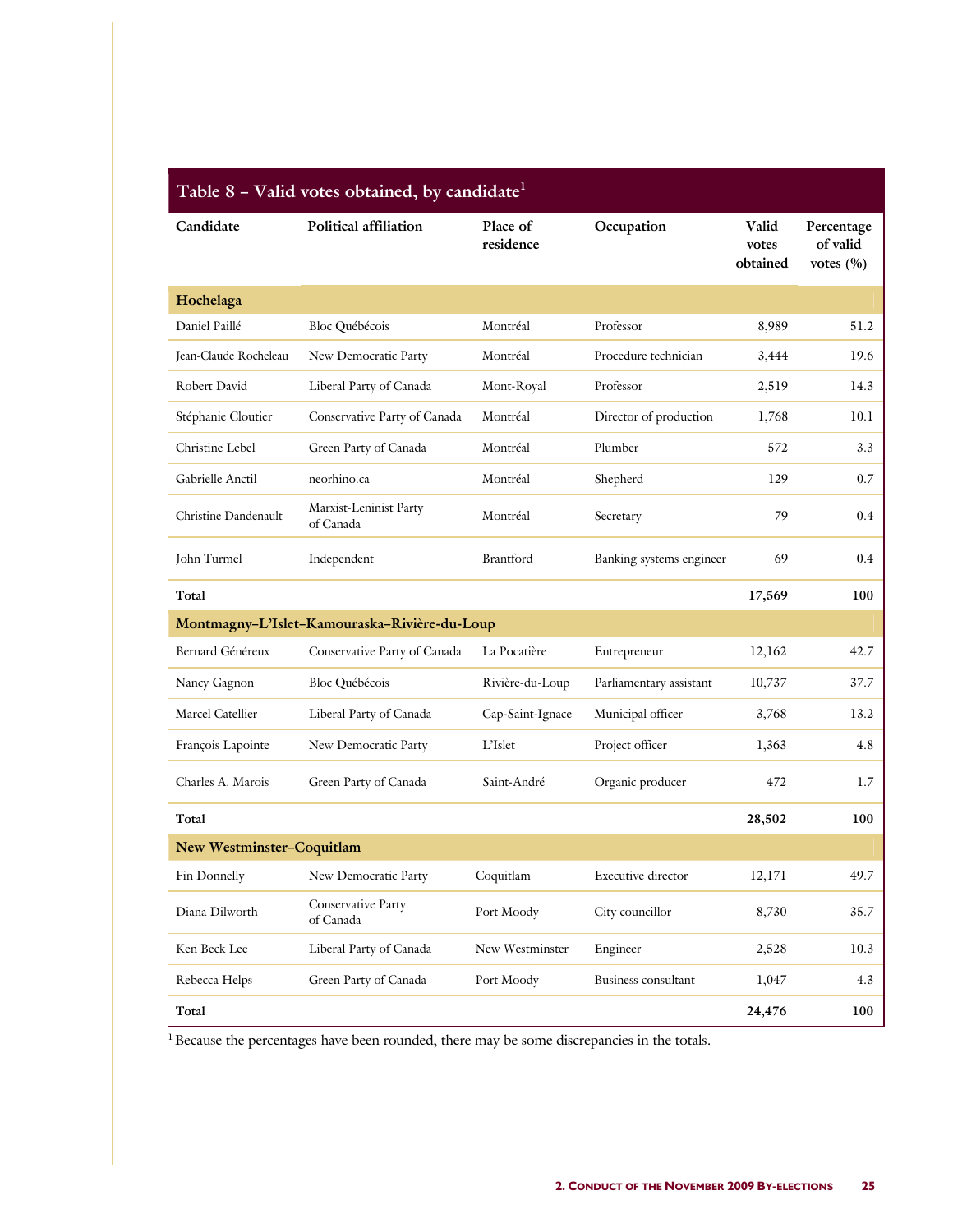Returning officers validate the results as soon as possible after election day. Validation was done on November 10 in Hochelaga and Montmagny–L'Islet–Kamouraska–Rivière-du-Loup; on November 11 in New Westminster–Coquitlam; and on November 12 in Cumberland– Colchester–Musquodoboit Valley.

The official voting results for the November 2009 by-elections, including poll-by-poll results, are available on the Elections Canada Web site at www.elections.ca under *General Information* > *Official Reports* > *Elections Canada's Official Reports*.

### **2.10 Adaptations**

In accordance with subsection 17(1) of the *Canada Elections Act*, the Chief Electoral Officer may adapt any provision of the Act to deal with an emergency, an error, or an unusual or unforeseen circumstance. During the November 2009 by-elections, the Chief Electoral Officer used this authority for the following reason:

• In general, a growing number of electors choose to vote at advance polls, but the Act provides for fewer election officers at the advance polls than at the ordinary polls on election day. The Chief Electoral Officer therefore adapted the Act to enable returning officers to appoint additional election officers to assist for the advance polls.

In accordance with section 179 of the *Special Voting Rules as Adapted for the Purposes of a By-election (Regulations (by-election))*, the Chief Electoral Officer may issue any instructions that he considers necessary in order to apply or adapt these regulations to a particular circumstance. During the November 2009 by-elections, the Chief Electoral Officer used this authority for the following reason:

• The Act formerly prohibited voting by prisoners serving sentences of more than two years and therefore did not provide a voting process for prisoners in federal correctional institutions. As a result of the 2002 decision of the Supreme Court of Canada in *Sauvé v. Canada (Chief Electoral Officer)*, which struck down the prohibition, the *Regulations (by-election)* were adapted by instruction to extend to federal institutions the statutory process for voting in provincial institutions.

# **2.11 Enforcement of the** *Canada Elections Act*

The Commissioner of Canada Elections received 15 complaints regarding the November 2009 by-elections. All the complaints involved acts that took place during the election period and most of them were related to election advertising. Thirteen of the files have been closed and two others are still under review.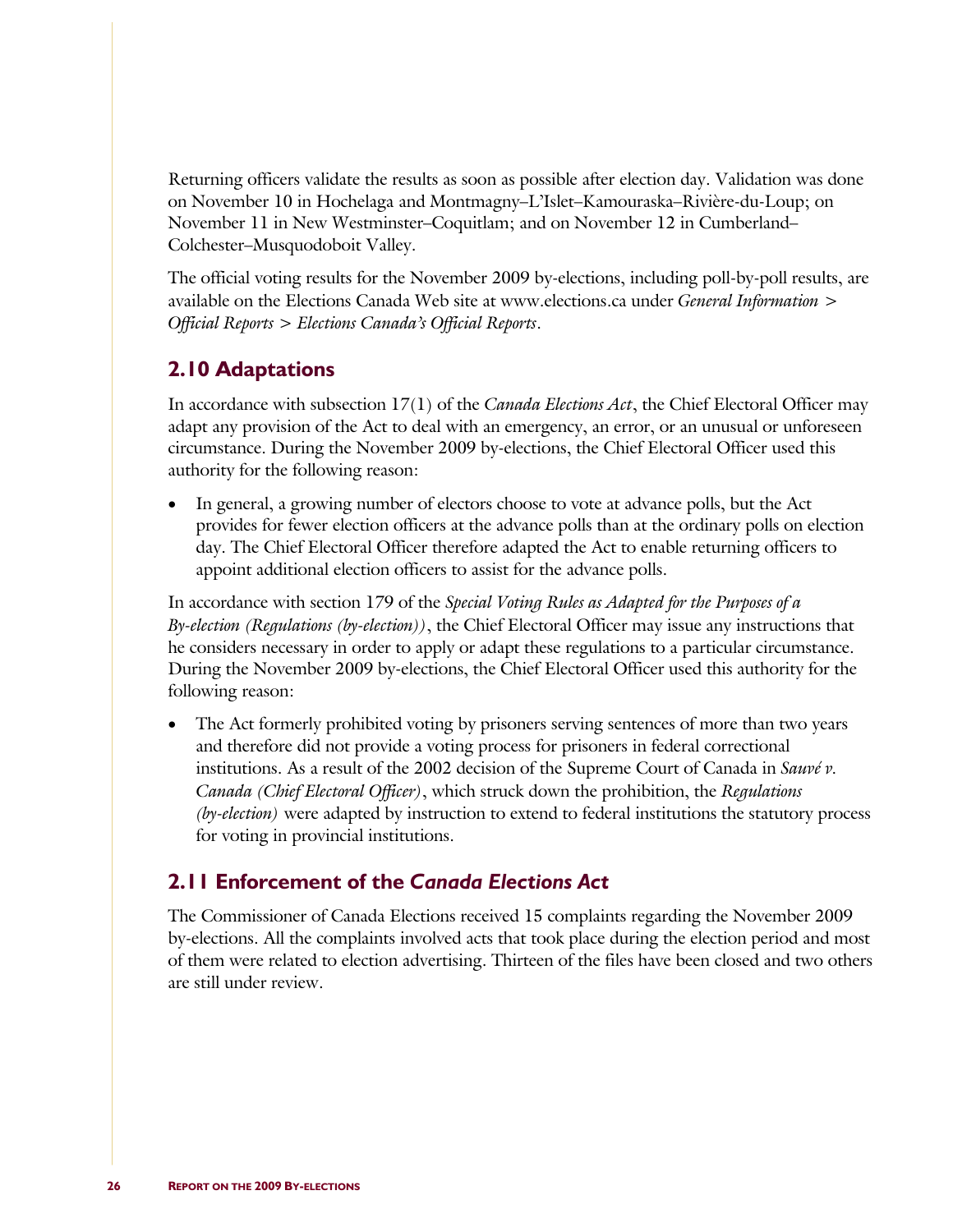# **2.12 Candidates' election expenses**

All candidates in a federal election are bound by the Act to report their election expenses. The 23 candidates in the November 2009 by-elections had until March 9, 2010, to submit the *Candidate's Electoral Campaign Return*.

Any candidate who is elected or who receives at least 10 percent of the valid votes cast is eligible to receive election expenses reimbursements equal to 60 percent of paid election expenses and paid candidate personal expenses. In addition, any candidate who submits a return is eligible for an audit subsidy (paid directly to the campaign auditor) equal to the lesser of \$1,500 or 3 percent of the candidate's election expenses; the minimum is \$250.

Following the November 2009 by-elections, 13 candidates are eligible for reimbursement. Partial reimbursements already paid for these by-elections total \$169,816.

# **2.13 Estimated cost of the by-elections**

Table 9 presents the estimated cost of the November 2009 by-elections.

| Table 9 - Estimated cost of the by-elections                                                                                                                                                                                                                                                                                                                   |                        |
|----------------------------------------------------------------------------------------------------------------------------------------------------------------------------------------------------------------------------------------------------------------------------------------------------------------------------------------------------------------|------------------------|
| Activity                                                                                                                                                                                                                                                                                                                                                       | Cost<br>(\$ thousands) |
| Conduct of elections in the electoral districts, including expenses related to<br>election workers and officers, printing the lists of electors, and leasing local<br>Elections Canada offices and polling sites <sup>1</sup>                                                                                                                                  | 1,708.6                |
| Preparations for and conduct of the election at Elections Canada in Ottawa<br>and support to the returning officers, including election materials, training<br>returning officers and other key employees, updating the National Register of<br>Electors, advertising and awareness campaigns, the Support Network, and<br>information technology <sup>2</sup> | 44444                  |
| Post-election studies and consultations, including surveys conducted by<br>Elections Canada and post-mortem sessions with returning officers                                                                                                                                                                                                                   | 82.0                   |
| Subtotal                                                                                                                                                                                                                                                                                                                                                       | 2,235.1                |
| Reimbursement of election expenses to candidates and political parties -<br>projected cost <sup>3</sup>                                                                                                                                                                                                                                                        | 327.4                  |
| Total estimated cost                                                                                                                                                                                                                                                                                                                                           | 2,562.5                |

<sup>1</sup> Real expenditures as of March 19, 2010. Other minor expenditures may be added, but cannot be accurately estimated.

2 Estimated expenditures.

 $3$  Estimated expenditures. The final amount is not known, as the candidates' records are being audited.